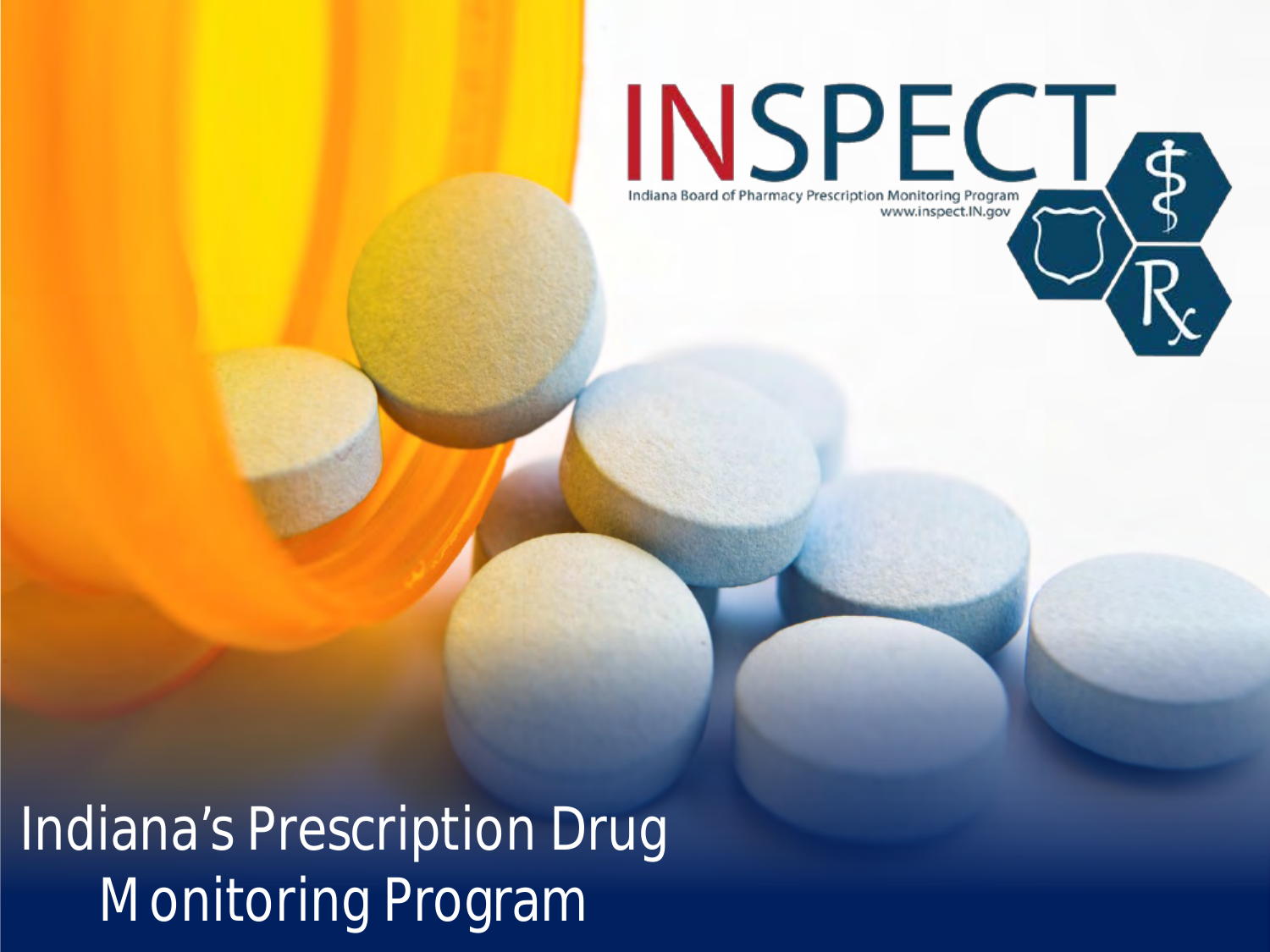# **Objectives**



- 1) How to Register for an INSPECT Account
- 2) How to use INSPECT's AWARxE System
- 3) Facts VS. Fiction
- 4) Direct EHR Integration
- 5) State laws impacting Indiana Practitioners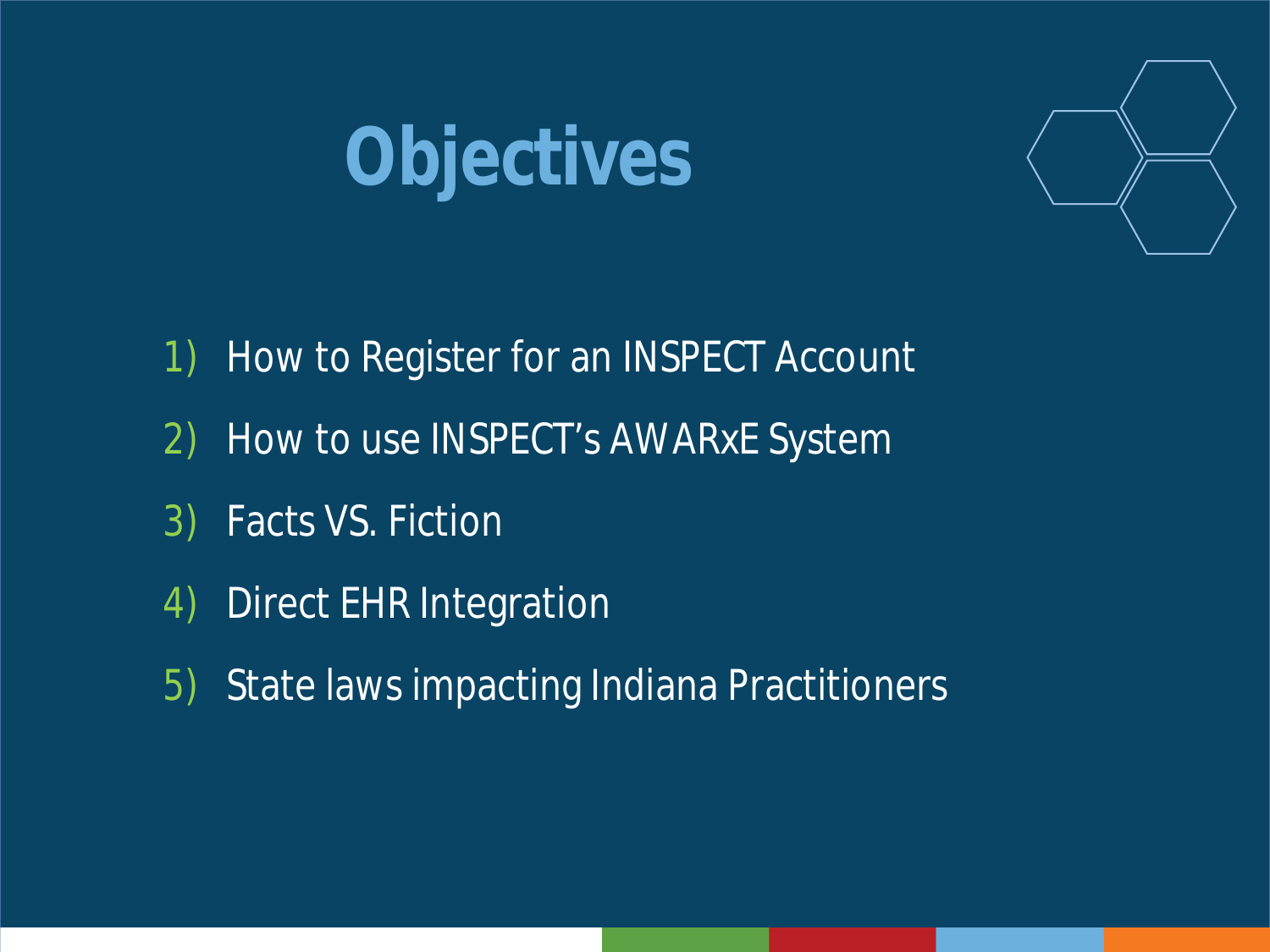## **Prescription Drug Monitoring Programs (PDMPs)**



### **What is a State PDMP?**

A statewide electronic database which collects, stores & analyzes information on controlled substances dispensed in the state.

## **What data do PDMPs collect?**

Patient info Prescriber info Dispenser info Schedule II-V drugs

### **Who can access PDMP data?**

**Prescribers Pharmacists** Law Enforcement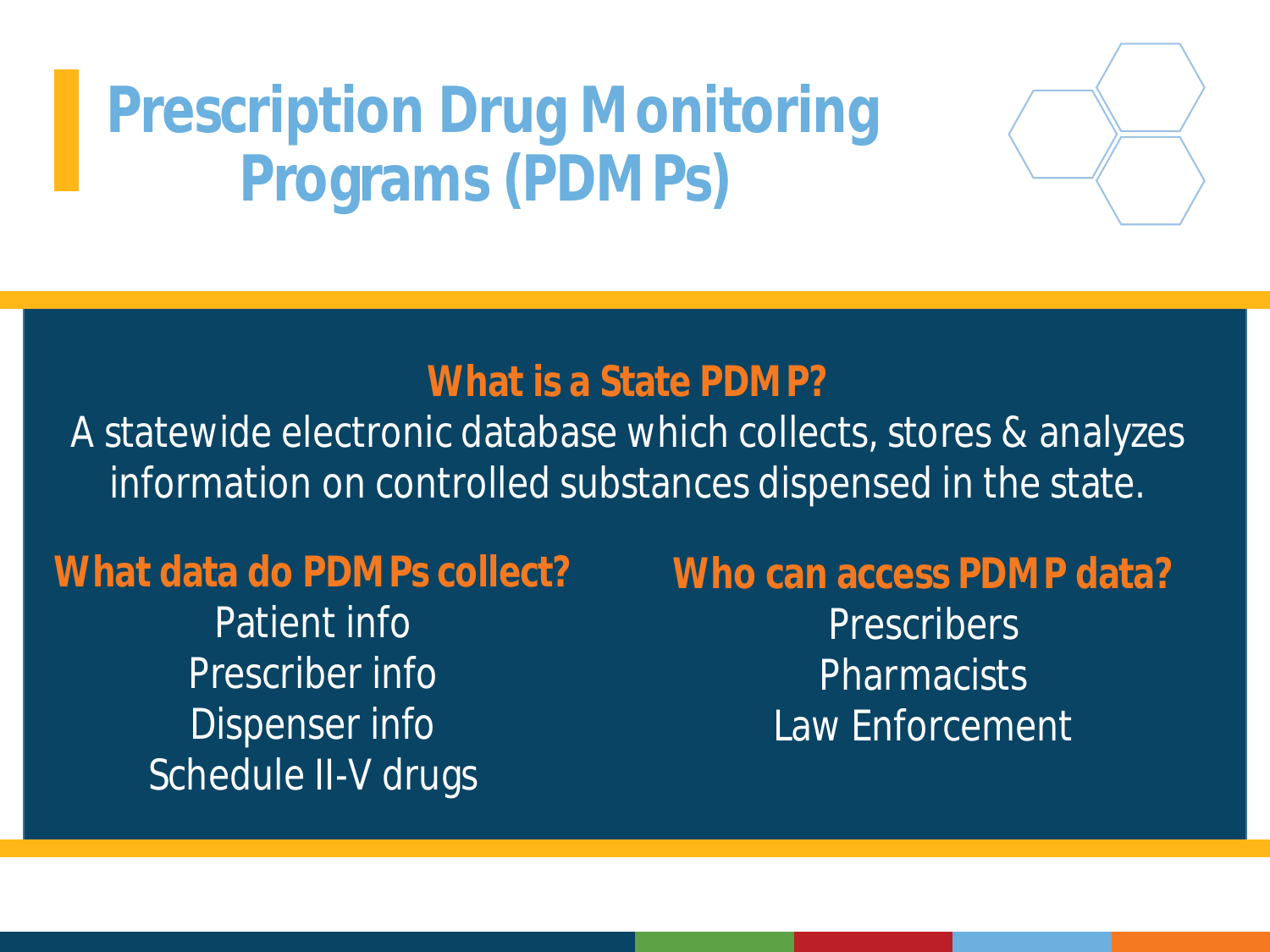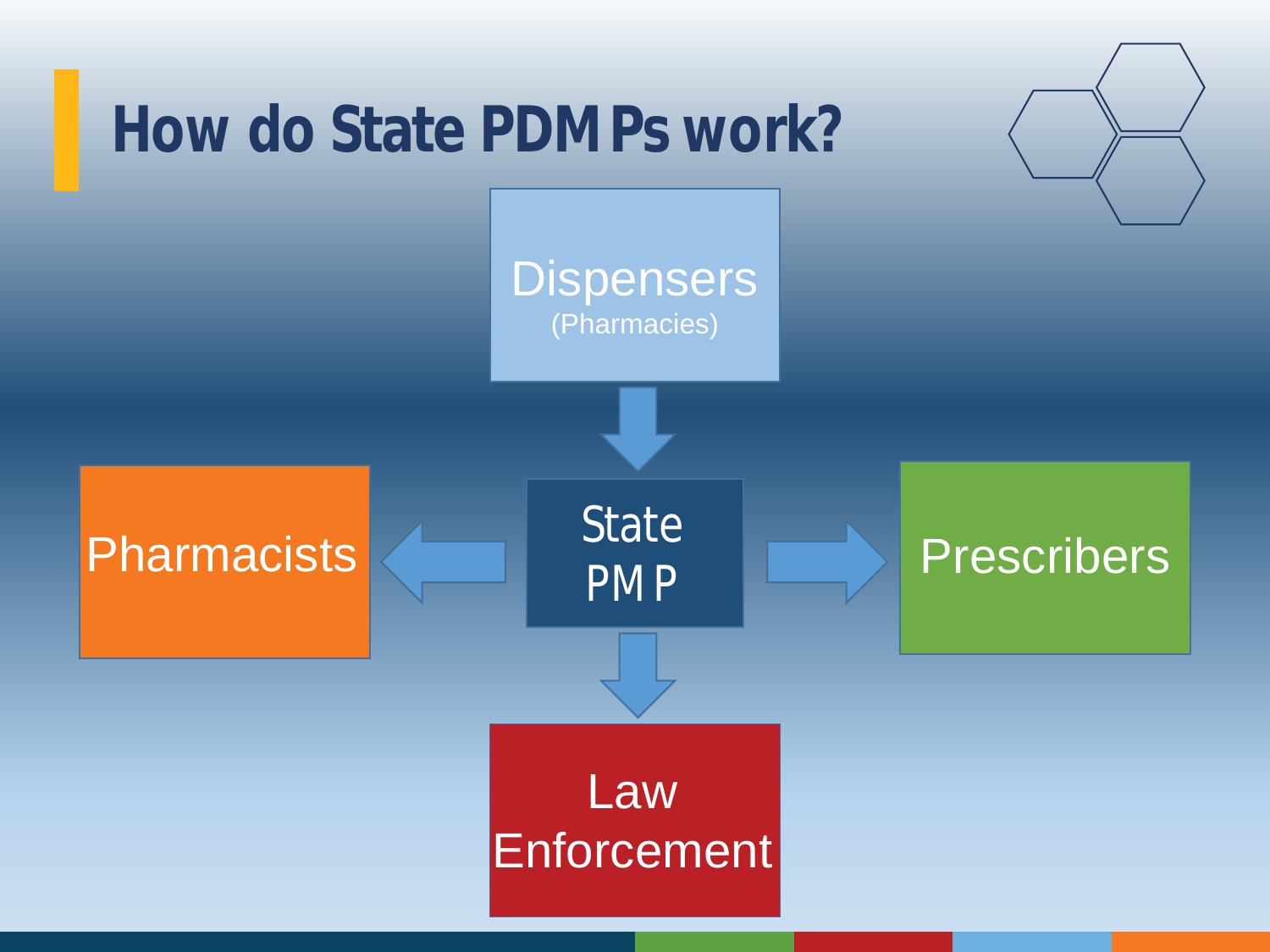# **INSPECT Program Overview**



INSPECT is Indiana's Prescription Drug Monitoring Program (PDMP), which collects and tracks prescriptions for controlled substances schedule II-V and pseudoephedrine/ephedrine dispensed in Indiana. PDMPs are tools used by States to address prescription drug abuse, addiction and diversion



- Accessible to registered healthcare providers, pharmacists and law enforcement **24/7**
- Collects ~ More than **17 million**  Controlled Substance prescriptions each year
- Includes data from retail & hospital pharmacies, dispensing physicians, mail orders, online and non-resident pharmacies
- Required reporting frequency: **Every 24 hours/business day**
- **100% funded** by controlled substance registration (CSR) fees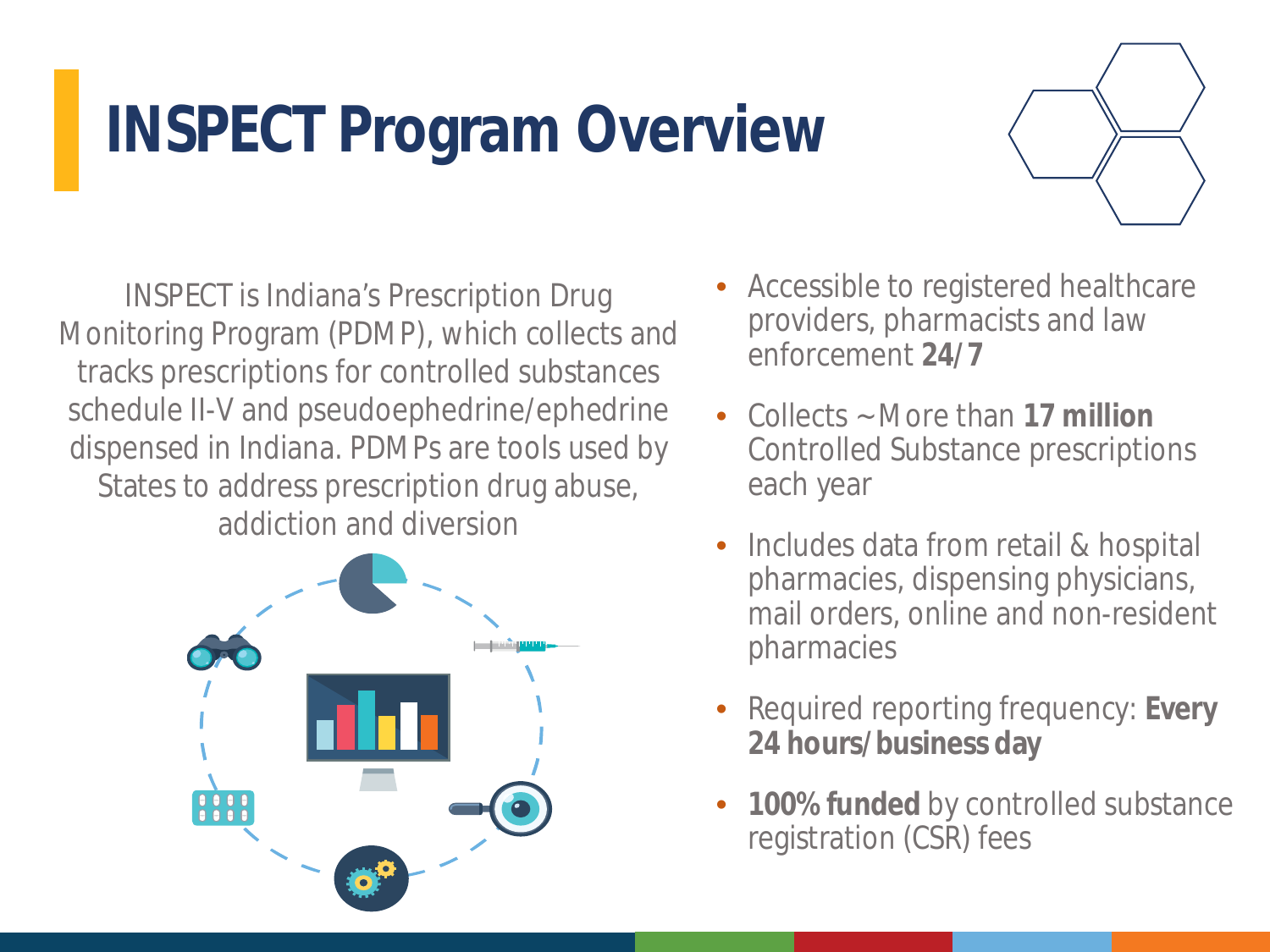# **INSPECT by the Numbers**



IN Healthcare providers registered for INSPECT in 2017 = **22,211**

Patient Rx history requests by Indiana users in 2017 = **2,697,850**  IN Healthcare providers registered for INSPECT in 2018 = **32,058**

Patient Rx history requests by Indiana users in 2018 = **5,092,777**

Controlled substance prescriptions logged into INSPECT in 2017 = **13,431,572**

Controlled substance prescriptions logged into INSPECT in 2018 = **12,574,674**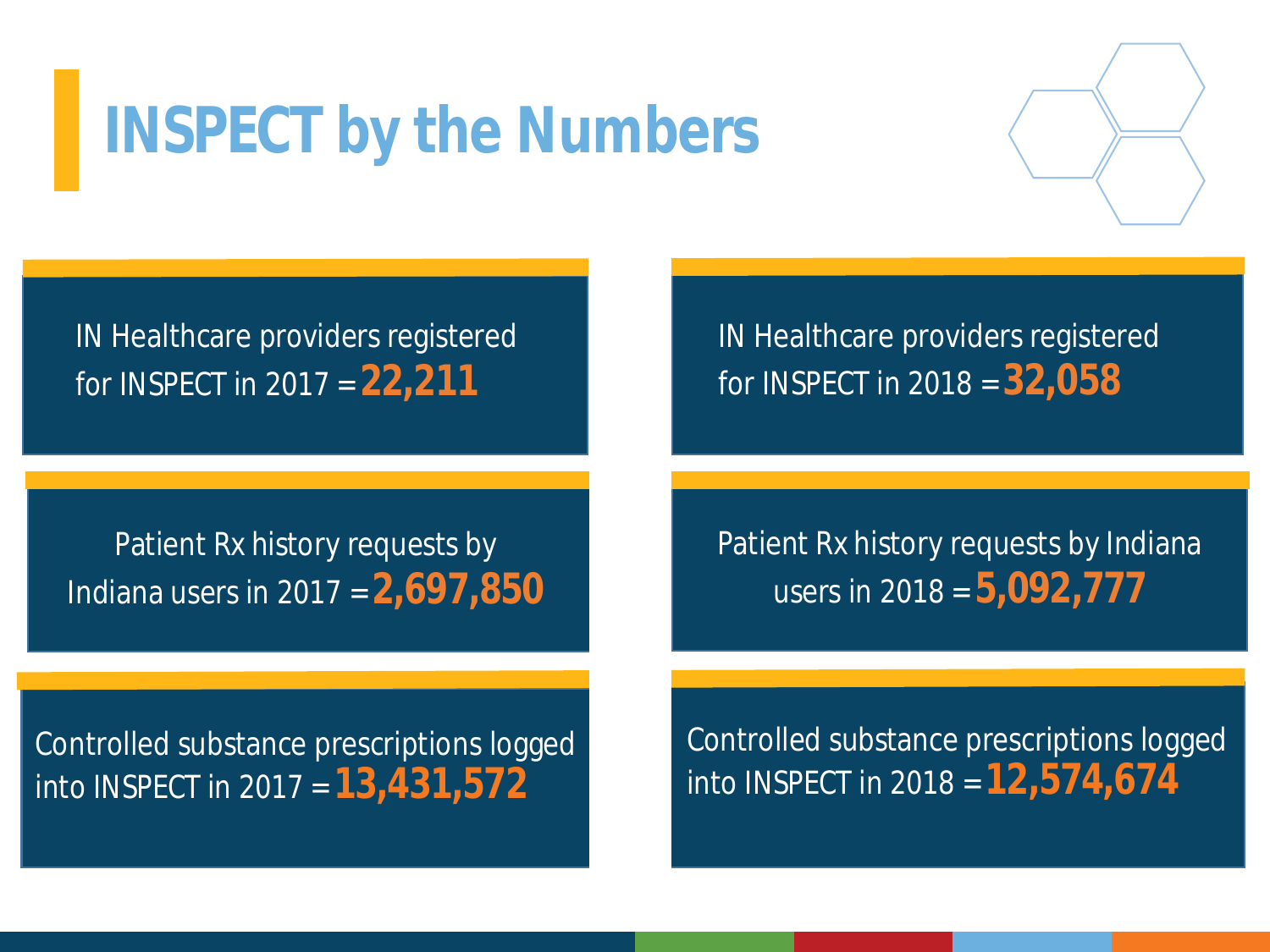# **Eligibility for Practitioners**



Practitioners must hold an valid individual DEA number as well as a valid CSR license (N/A for Pharmacists). The practitioner must be providing medical or pharmaceutical treatment, or evaluating the need for such treatment to the patient in question.

## INSPECT DOES NOT COLLECT

- •Any substance that is not controlled
- •Pseudoephedrine sold over the counter
- •Methadone clinic administrations
- •Any dispensation less than a 72-hour supply

•Any substance that is *administered* directly to the patient

### INSPECT COLLECTS

Controlled substances dispensed to IN residents from:

- •Retail pharmacies
- •Hospital Outpatient pharmacies
- •Mail Order pharmacies
- •Non-resident pharmacies
- •Physician dispensing out of office that is more than a 72-hour supply
- •Pseudoephedrine prescribed by a practitioner
- •VA facility dispensations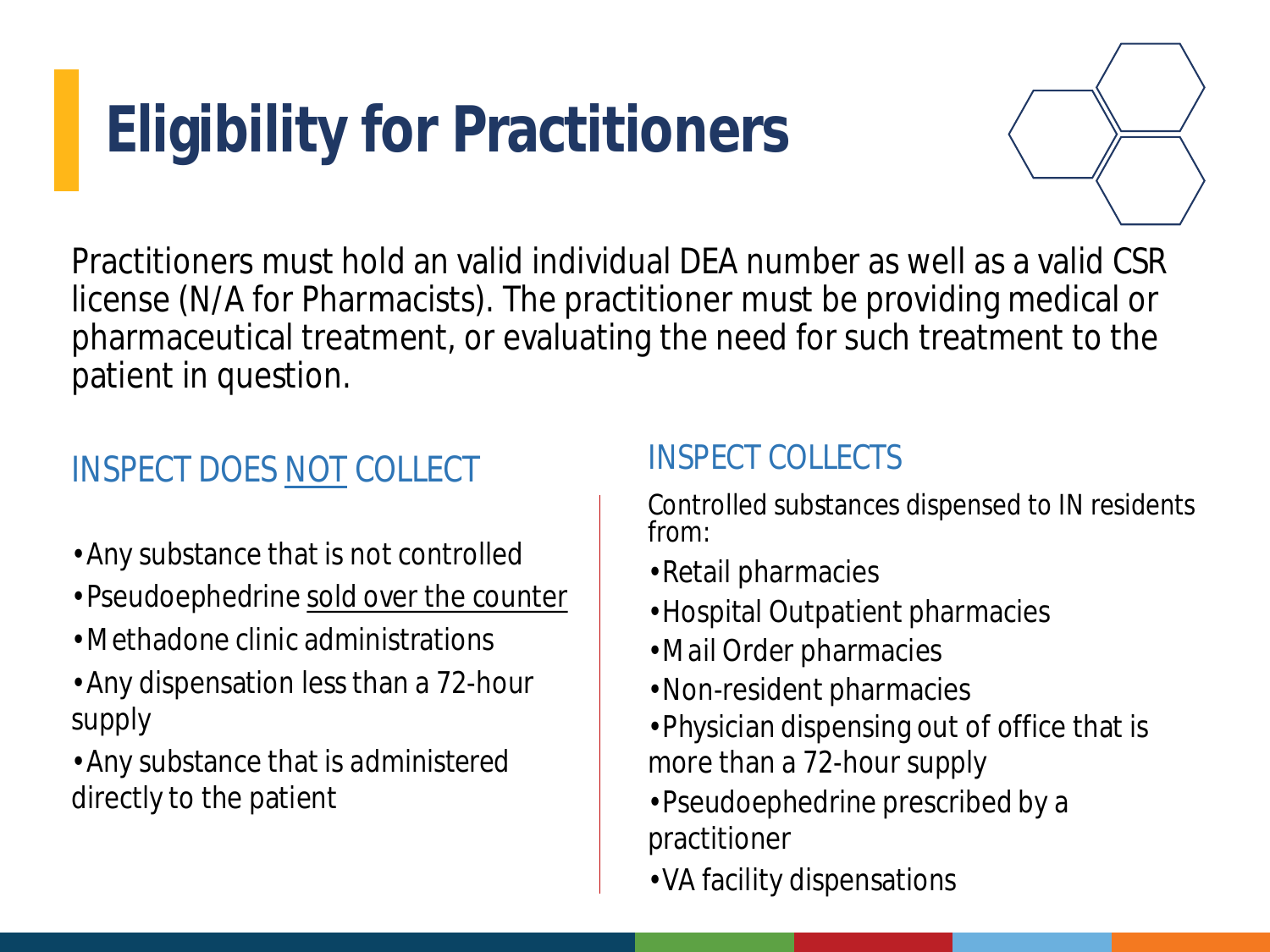



## DELEGATE/SUPERVISOR ROLES<br>AND DELEGATE MANAGEMENT



## **PROVIDER<br>PROFILE EDITING**





## **PROPRIETARY PATIENT-MATCHING<br>ALGORITHMS FOR DATA ACCURACY**



# USER INTERFACE THAT ADAPTS<br>TO BROWSERS, SMART PHONES

INDIANA.PMPAWARE.NET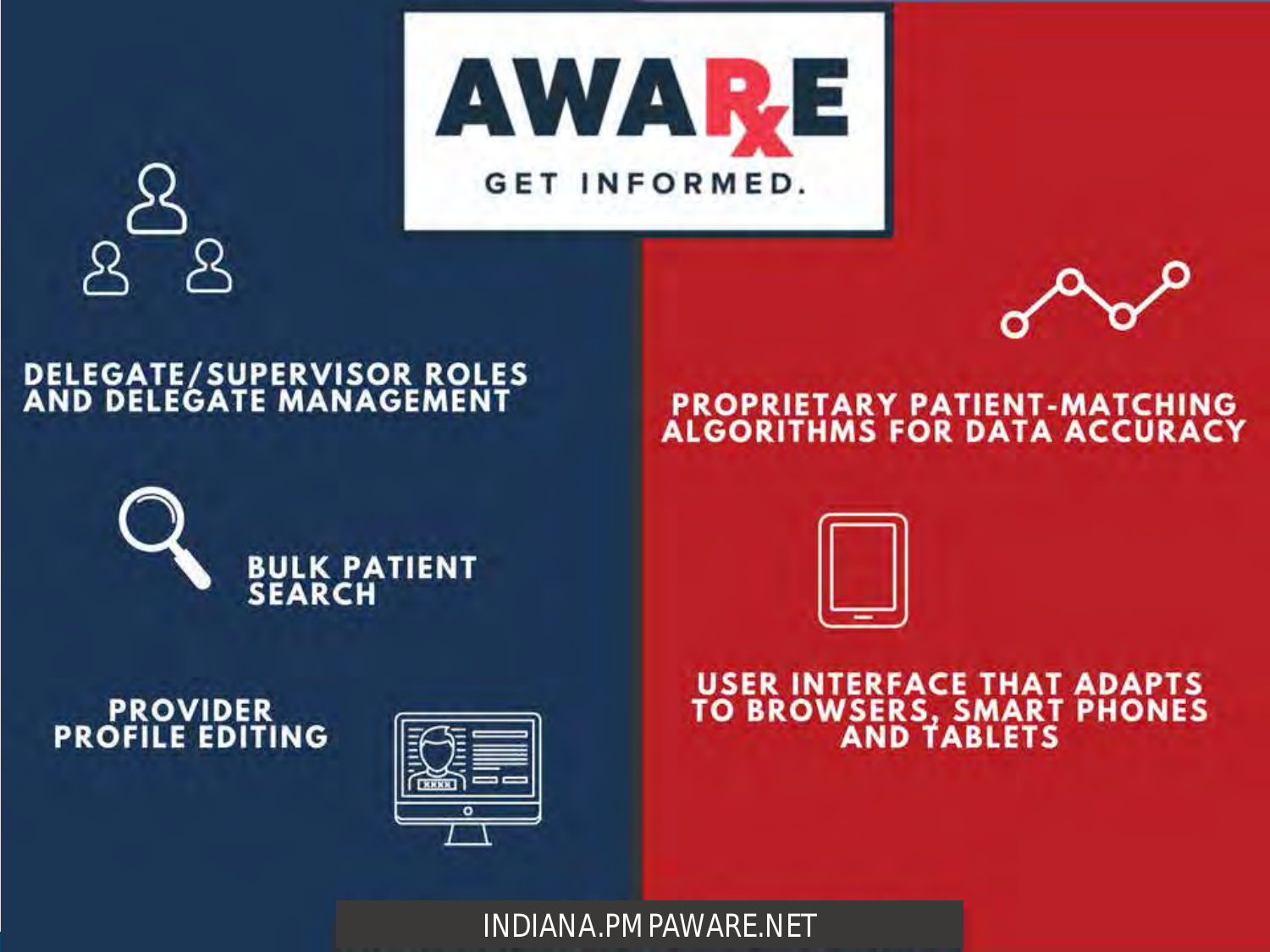

# **How to Register as a Healthcare Professional**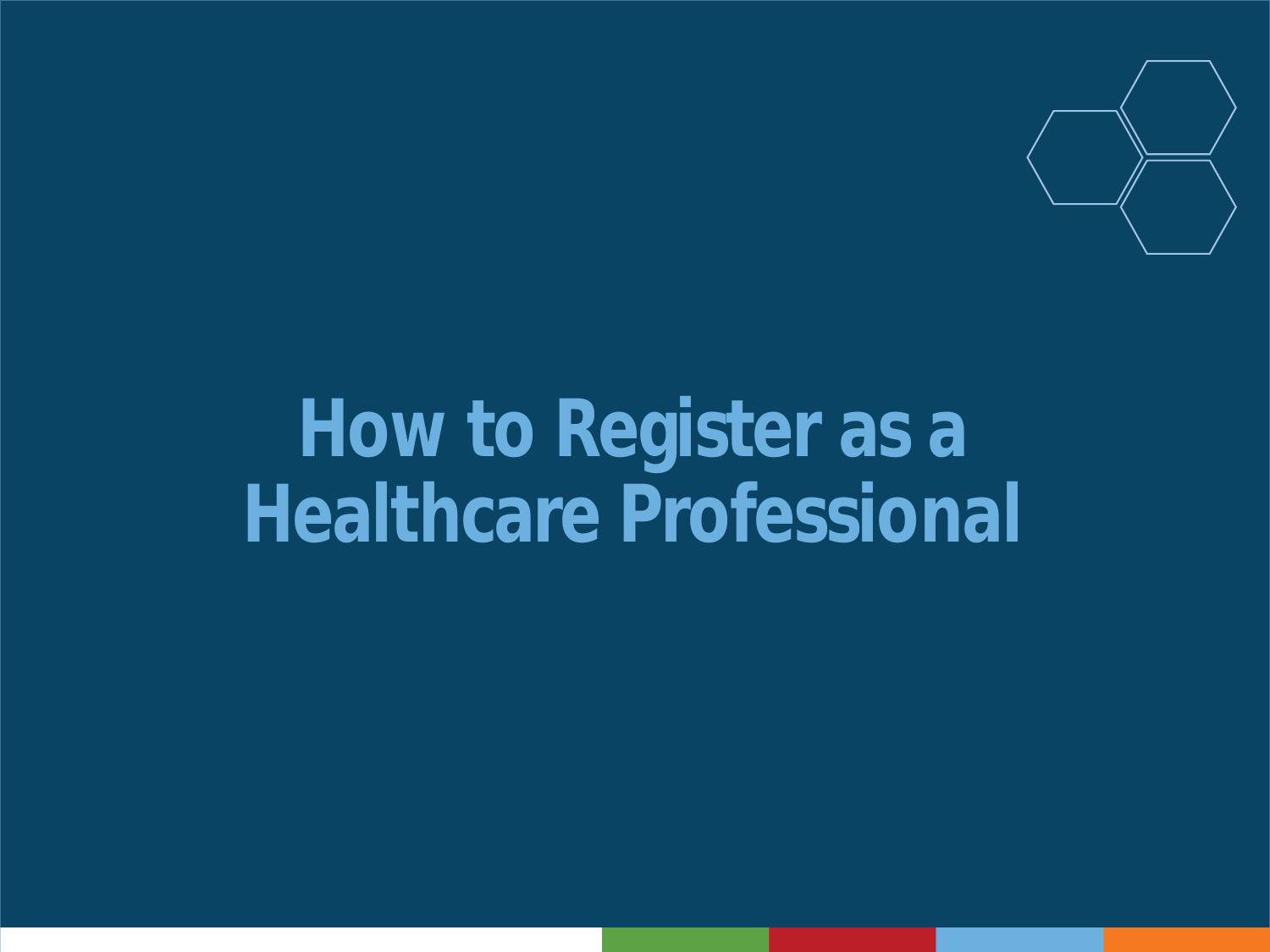### **Registration Process**

Select your User Roles

Registration Process Tutorial O

## man : FAwarxe Support. (844) 446-4767

Get Adobe Acrobat Reader

**INSPEC** 

### Healthcare Professional

- Physician (MD, DO)
- **Dentist**
- Nurse Practitioner / Clinical Nurse Specialist □
- Midwife with Prescriptive Authority □
- Physician Assistant 0
- Podiatrist (DPM)
- Optometrist 0
- Pharmacist with Prescriptive Authority
- **Pharmacist**
- Out of State Pharmacist □
- Pharmacist in Charge
- Veterinarian □
- Medical Resident with Prescriptive Authority 0
- Pharmacist's Delegate Licensed
- Prescriber Delegate Licensed
- Dispensing Physician □
- Out of State Prescriber □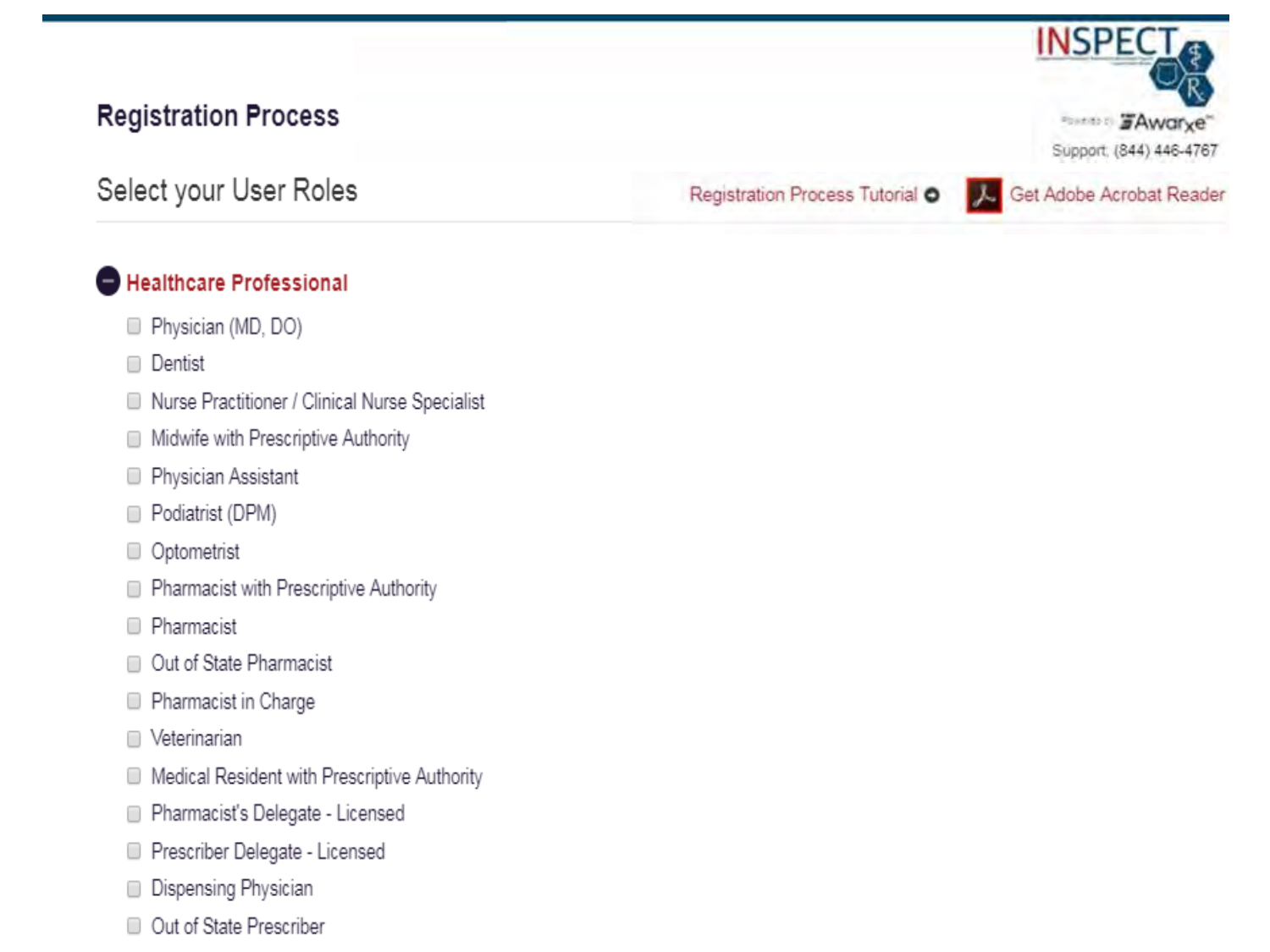### **Registration Process**

### Create an Account

All fields with art astensic (\*) are required.

### Personal

| DEA Number(s)*                               | Position, Title, or Rank | Multiple DEA numbers can                        |
|----------------------------------------------|--------------------------|-------------------------------------------------|
| + Add<br><b>DEA Numbers Added</b>            | First Name*              | be entered, if necessary.                       |
| National Provider ID<br><b>AutoFill Form</b> | Middle Name              |                                                 |
| Drivers License Number*                      | Last Name*               | Save time with the<br>AutoFill feature.         |
| Professional License Number*                 | Date of Birth *          |                                                 |
| License Type *<br>٠                          | Home Address             |                                                 |
| Controlled Substance ID                      | Home Address Line 2      | Scroll down to continue<br>to employer section. |

Registration Process Tutorial O

**Cet Adobe Acrobat Reader**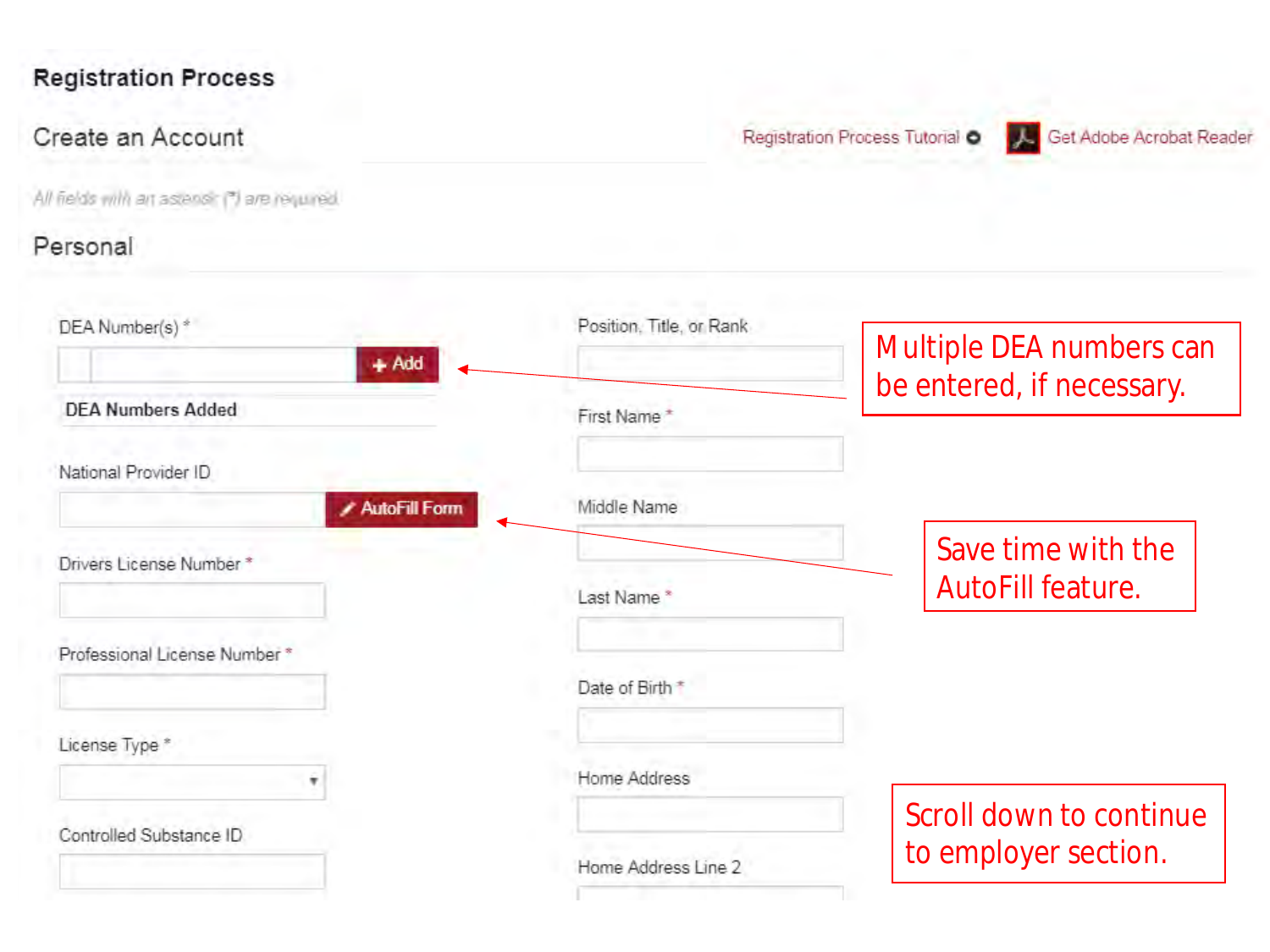### Employer

| Primary Work Location |
|-----------------------|
|                       |
| Name                  |
|                       |
| Address               |
|                       |
|                       |

#### Address Line 2

City

State

 $\pmb{\mathrm{v}}$ 

Zip Code

Phone

**Submit Your Registration**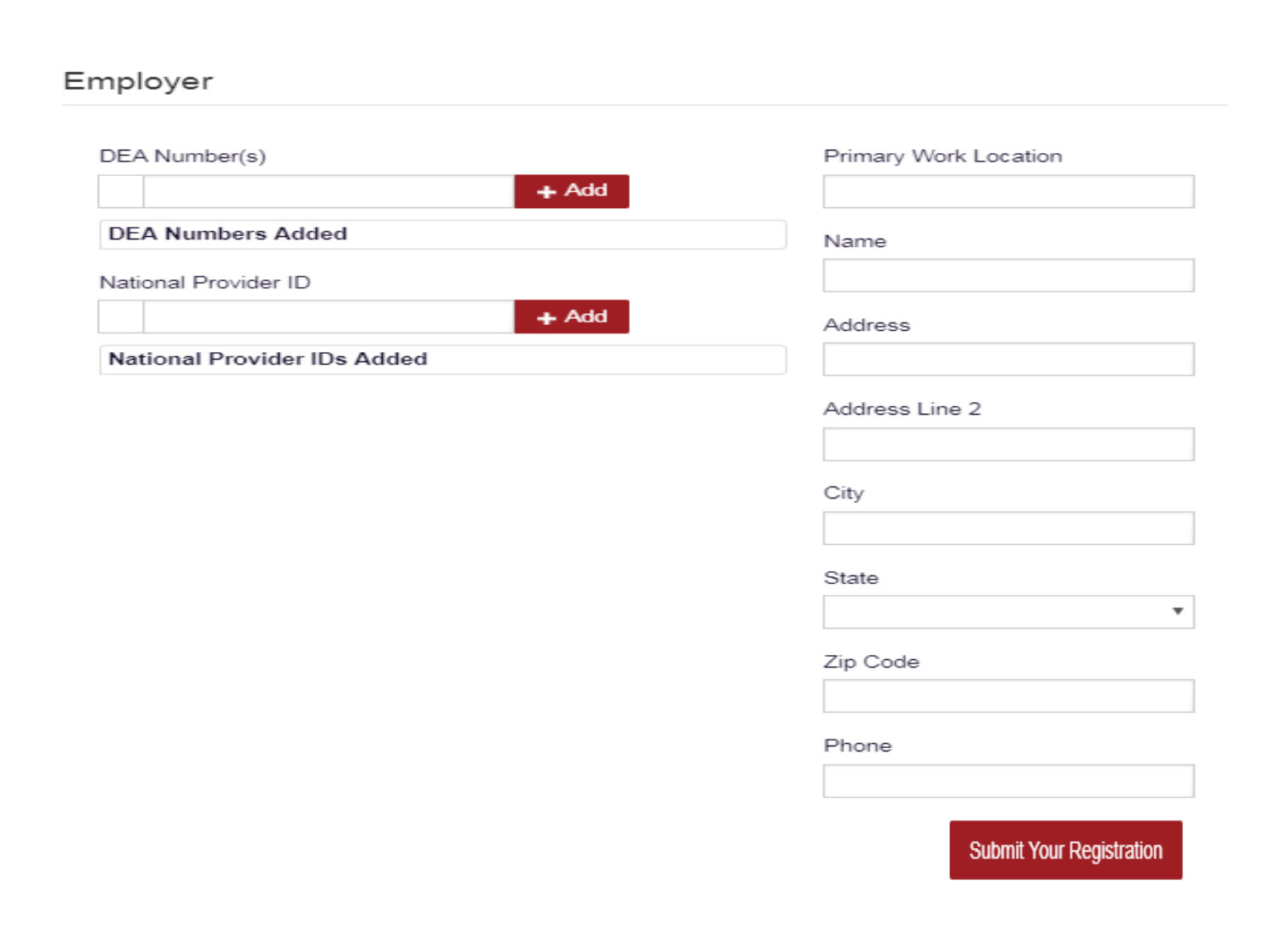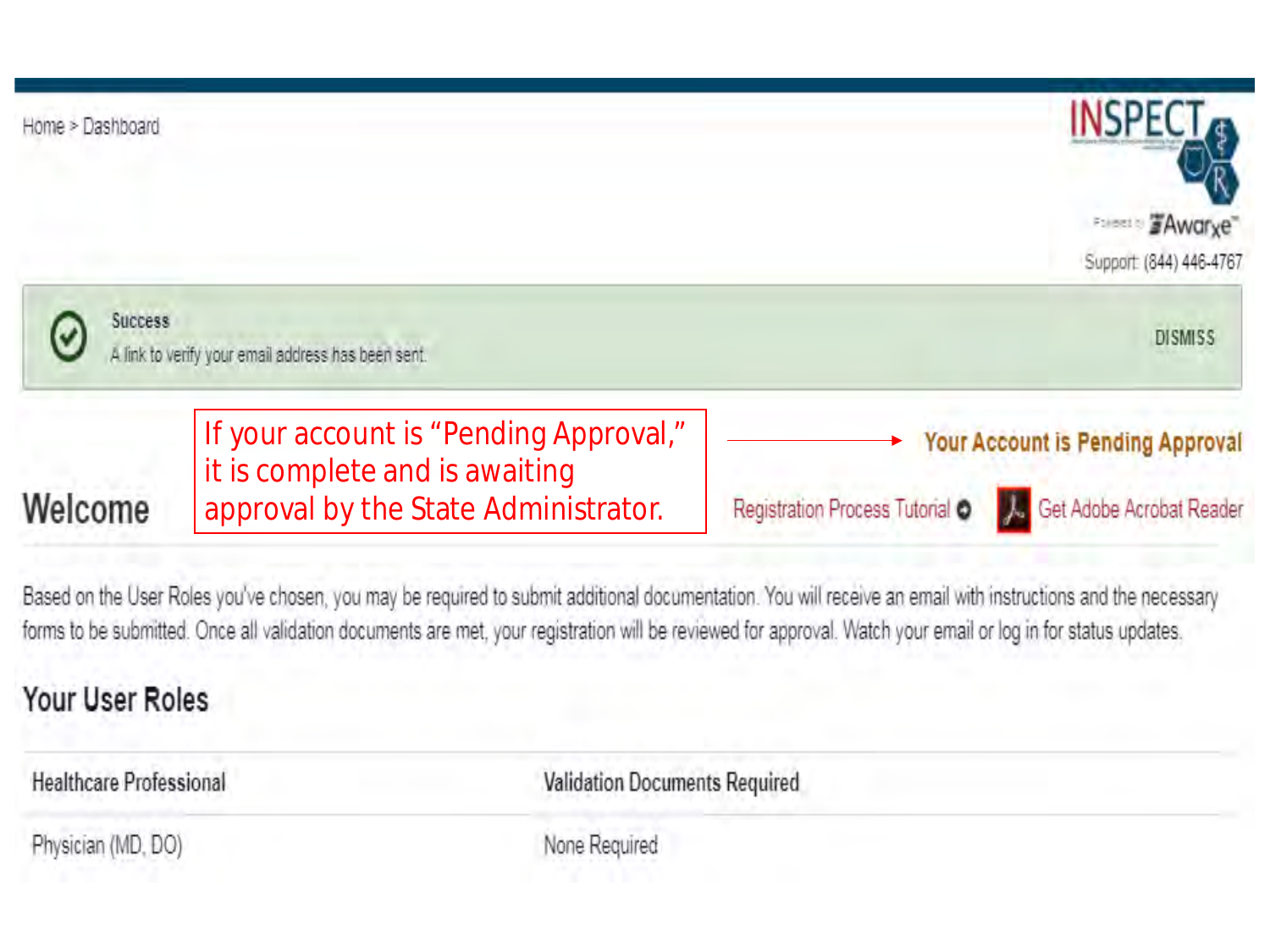

# **How to Register as a Licensed Prescriber Delegate**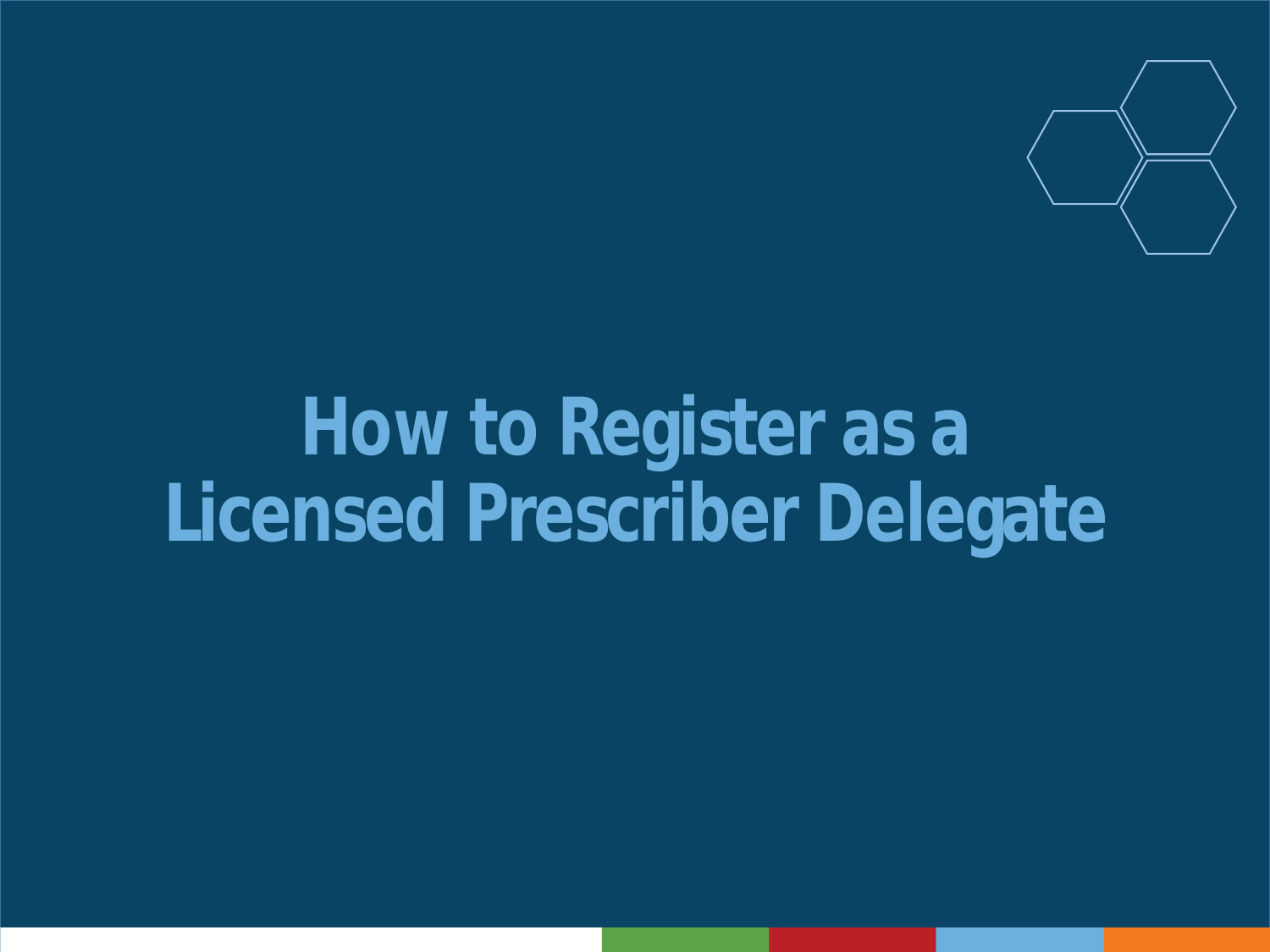### **Registration Process**

Select your User Roles

#### **Healthcare Professional**

- Physician (MD, DO)
- **Dentist**
- Nurse Practitioner / Clinical Nurse Specialist
- Midwife with Prescriptive Authority
- Physician Assistant
- Podiatrist (DPM)
- Optometrist
- **Pharmacist**
- Out of State Pharmacist
- Veterinarian
- Medical Resident with Prescriptive Authority
- Pharmacist's Delegate Licensed
- Prescriber Delegate Unlicensed
- Prescriber Delegate Licensed
- Dispensing Physician
- Out of State Prescriber
- Pharmacist in Charge

### Law Enforcement

**O** Other

**Save and Continue** 

A professional License number will be required to register as a Licensed Delegate

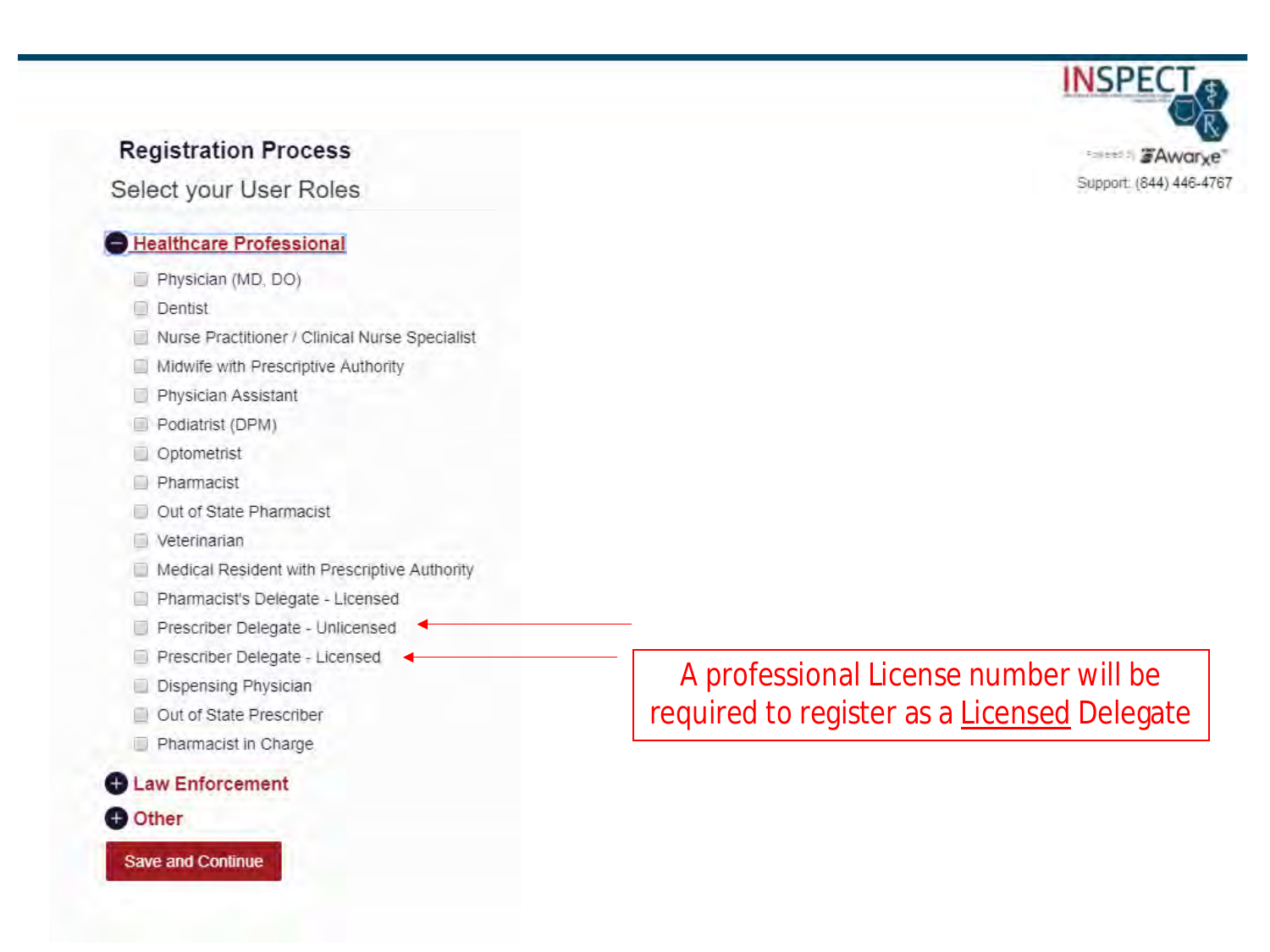### Delegate

I am a delegate for the following people... \* Email Add **Selected Supervisors** Delegates must add the email address of their Supervisor(s). **Submit Your Registration** Make sure that the Supervisor's email address is valid and entered correctly.Powered By **INSPECT PPRISS'** 402 W Washington St. W072 Indianapolis, IN 46204 (844) 446-4767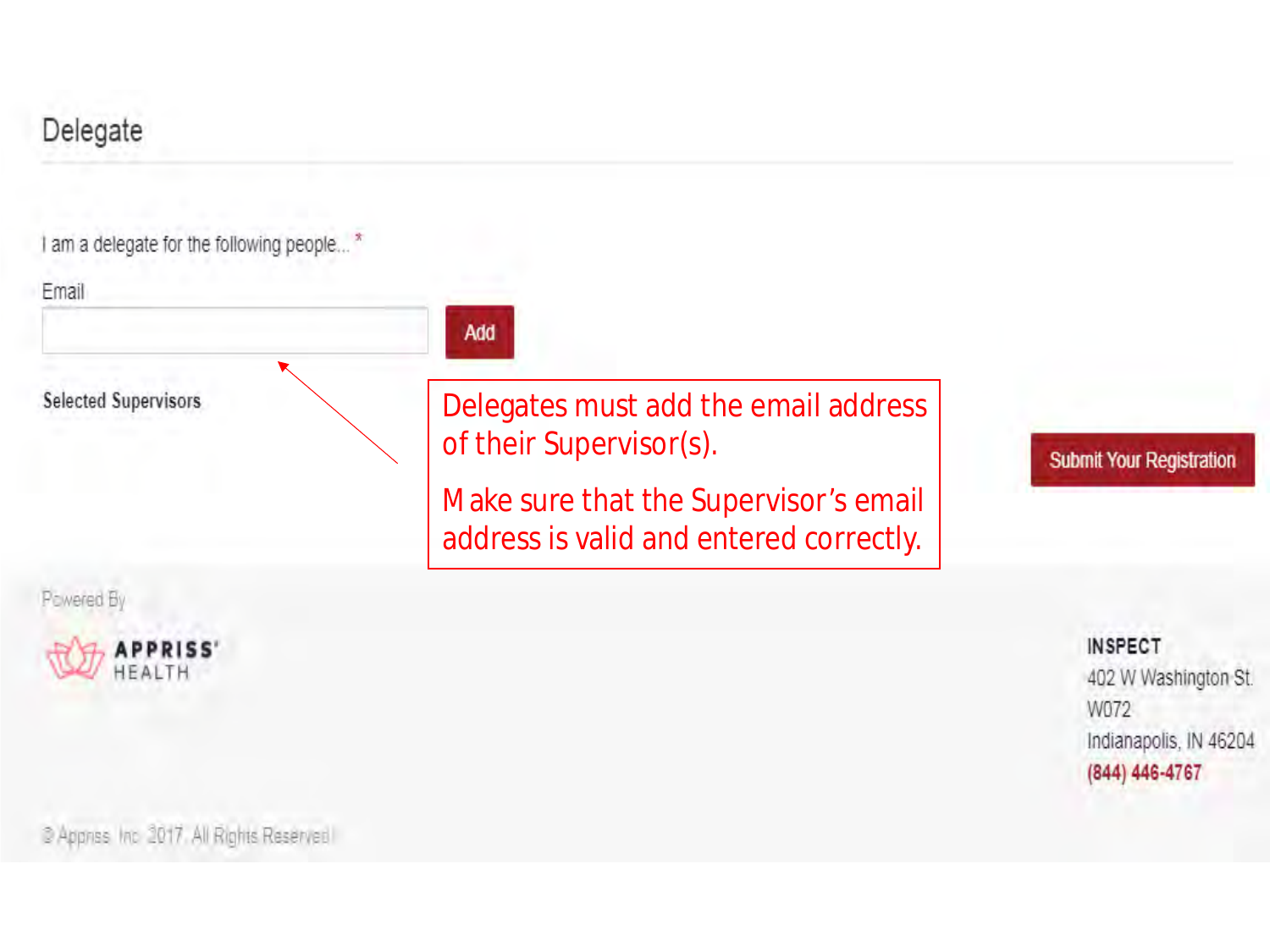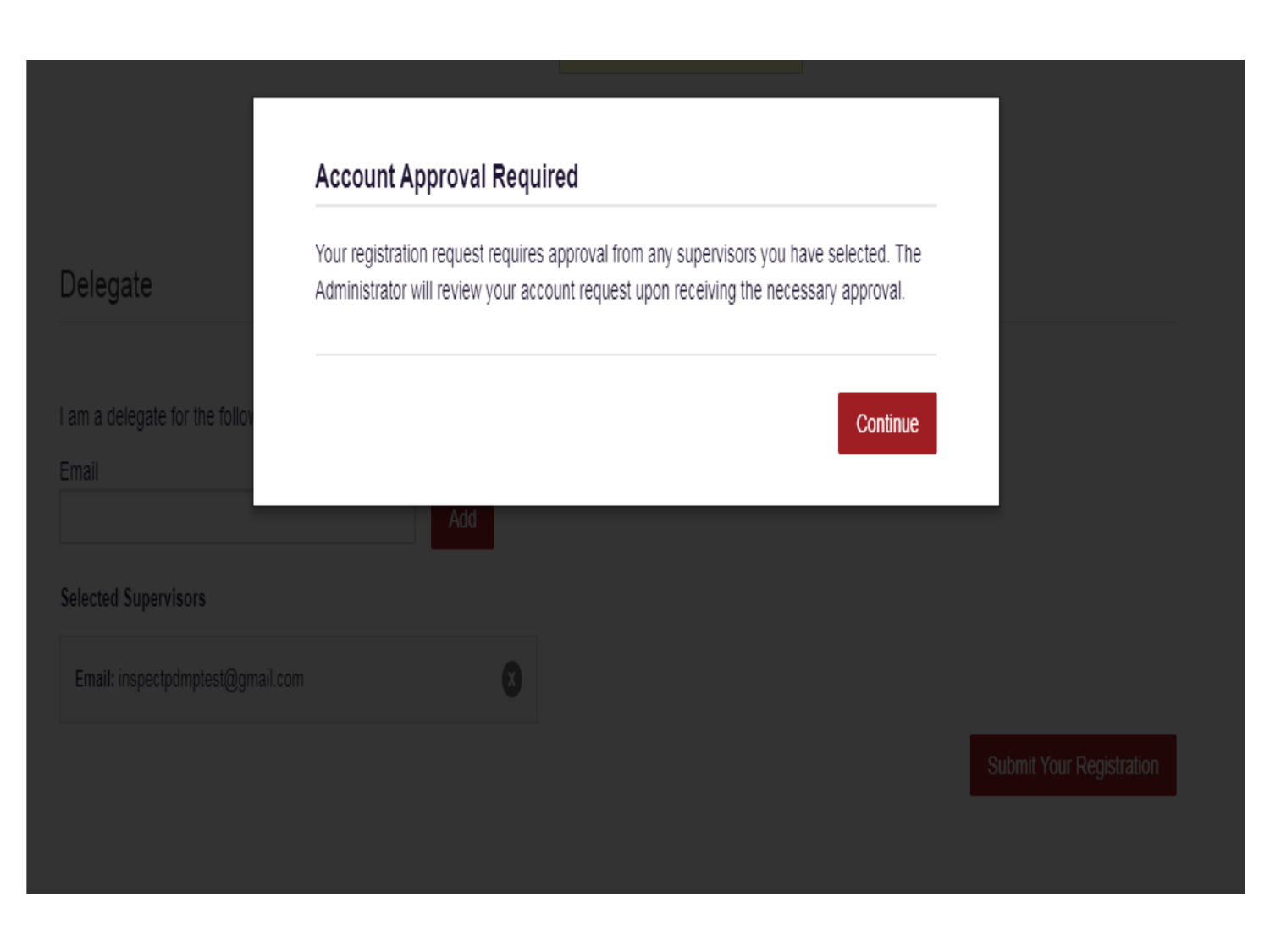### My Dashboard

Patient Alerts

Recent Requests

#### RECENT REQUESTS

| <b>Patient Name</b>   | DOB.       | <b>Status</b> | Request Date       | Delegate             |
|-----------------------|------------|---------------|--------------------|----------------------|
| <b>Melvin Patient</b> | 01/01/2000 | Complete      | 12/29/2017 3:06 PM | Test Delegatetwo     |
| patient dummy         | 01/01/2000 | Complete      | 12/29/2017 3:01 PM | Test Delegatetwo     |
| test patient          | 01/01/2000 | Complete      | 12/29/2017 2:49 PM | <b>Test Delegate</b> |
| test patient          | 01/01/2000 | Complete      | 12/06/2017 3:02 PM |                      |
| test patient          | 01/01/2000 | Complete      | 12/04/2017 3:39 PM |                      |
|                       |            |               |                    |                      |

View Requests History

#### My Favorites

**RxSearch - Patient Request** 

#### **PMP Announcements**

No Announcements Available.

#### **Quick Links**

INDIANA CONTROLLED SUBSTANCE PRESCRIPTION REQUIREMENTS DEA CONTROLLED SUBSTANCE PRESCRIPTION REQUIREMENTS







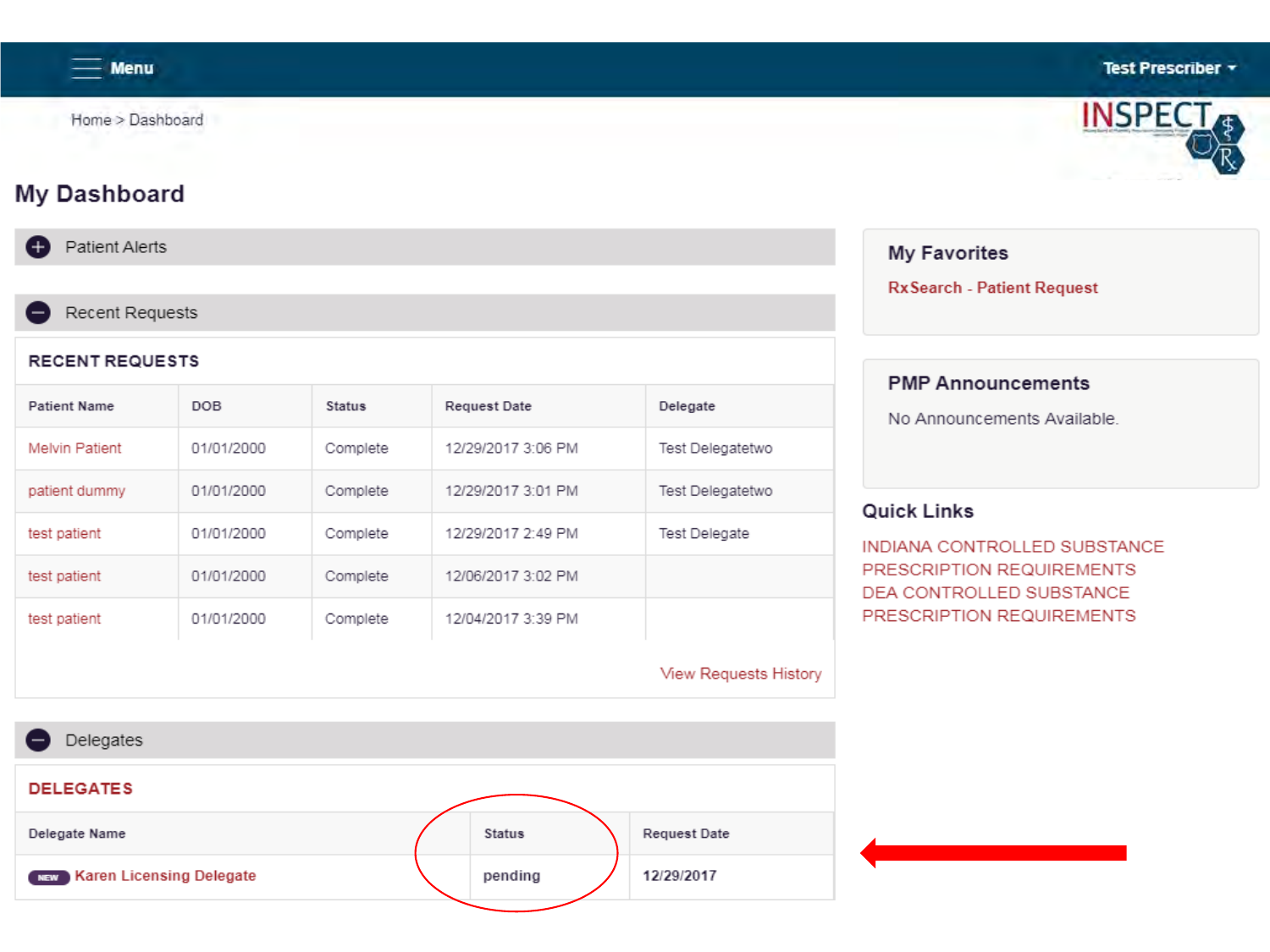### Delegate Management

Supervisors may activate or deactivate delegate accounts

Select a delegate to review details.

| First | Last                            | Role                           | Delegate Status | Date Requested | Date Verified     |
|-------|---------------------------------|--------------------------------|-----------------|----------------|-------------------|
| Test  | Delegate                        | Prescriber Delegate - Licensed | Approved        | 10/05/2017     |                   |
| Test  | Delegatetwo                     | Prescriber Delegate - Licensed | Approved        | 10/12/2017     |                   |
| Karen | Delegate                        | Prescriber Delegate - Licensed | Pending         | 12/29/2017     |                   |
|       | <b>Karen Licensing Delegate</b> |                                |                 |                | Reject<br>Approve |
| Role: | Prescriber Delenate - Licensed  |                                |                 |                |                   |

Liescing neight - riceipen Phone: 3172348039 Email: inspectdelegatetest@gmail.com (Unverified) Address: 402 W. Washington Street, Room W072 Indianapolis, IN 46204 Date of Birth: 01/01/1986

| Delegate (pending)             | 1 Supervisor                                                  |
|--------------------------------|---------------------------------------------------------------|
| Personal DEA                   | <b>Test Prescriber (pending)</b><br>inspectpdmptest@gmail.com |
| National provider (invalid)    | 0 Delegates                                                   |
| Drivers license (valid)        | <b>Healthcare Specialty</b>                                   |
| 3600-11-9876                   |                                                               |
| Professional license (invalid) |                                                               |
| 123456A                        |                                                               |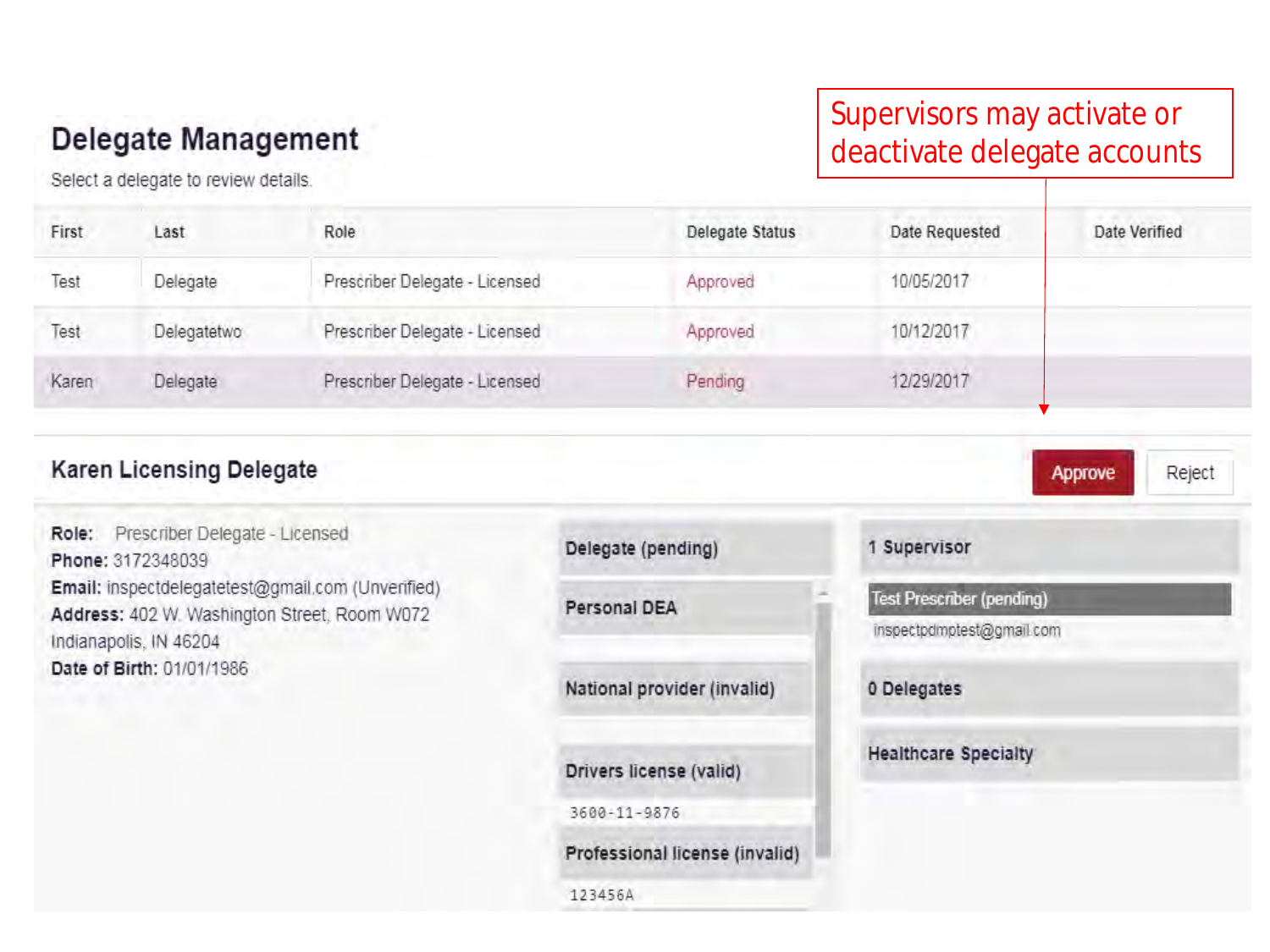| Menu                                                        |             |                                                                                 |                                        |                                                                                    |                 |                                                       | Test Prescriber *                                    |
|-------------------------------------------------------------|-------------|---------------------------------------------------------------------------------|----------------------------------------|------------------------------------------------------------------------------------|-----------------|-------------------------------------------------------|------------------------------------------------------|
| Home                                                        |             | <b>RxSearch</b>                                                                 | <b>User Profile</b>                    |                                                                                    | <b>Training</b> |                                                       | <b>PDMP Links</b>                                    |
| Dashboard<br><b>PMP Announcements</b><br><b>Quick Links</b> | <b>MyRx</b> | <b>Patient Request</b><br><b>Bulk Patient Search</b><br><b>Requests History</b> | My Profile<br>Log Out                  | <b>Default PMPi States</b><br><b>Help</b><br>Delegate Management<br>Password Reset |                 | <b>Aware User Guide</b>                               | <b>INDIANA CONTROLLE</b><br><b>DEA CONTROLLED SU</b> |
| <b>PATIENT ALERTS</b><br>No patient alerts received.        |             |                                                                                 |                                        |                                                                                    |                 | <b>RxSearch - Patient Request</b>                     |                                                      |
| Recent Requests                                             |             |                                                                                 |                                        |                                                                                    |                 | <b>PMP Announcements</b>                              |                                                      |
| <b>RECENT REQUESTS</b>                                      |             |                                                                                 |                                        |                                                                                    |                 | No Announcements Available.                           |                                                      |
| <b>Patient Name</b>                                         | DOB         | <b>Status</b>                                                                   | Request Date                           | Delegate                                                                           |                 |                                                       |                                                      |
| <b>Melvin Patient</b>                                       | 01/01/2000  | Complete                                                                        | 12/29/2017 3:06 PM                     | Test Delegatetwo                                                                   |                 | <b>Quick Links</b>                                    | INDIANA CONTROLLED SUBSTANCE                         |
| patient dummy                                               | 01/01/2000  | Complete                                                                        | 12/29/2017 3:01 PM<br>Test Delegatetwo |                                                                                    |                 | PRESCRIPTION REQUIREMENTS<br>DEA CONTROLLED SUBSTANCE |                                                      |
| test patient                                                | 01/01/2000  | 12/29/2017 2:49 PM<br>Test Delegate<br>Complete                                 |                                        |                                                                                    |                 | PRESCRIPTION REQUIREMENTS                             |                                                      |
| test patient                                                | 01/01/2000  | Complete                                                                        | 12/06/2017 3:02 PM                     |                                                                                    |                 |                                                       |                                                      |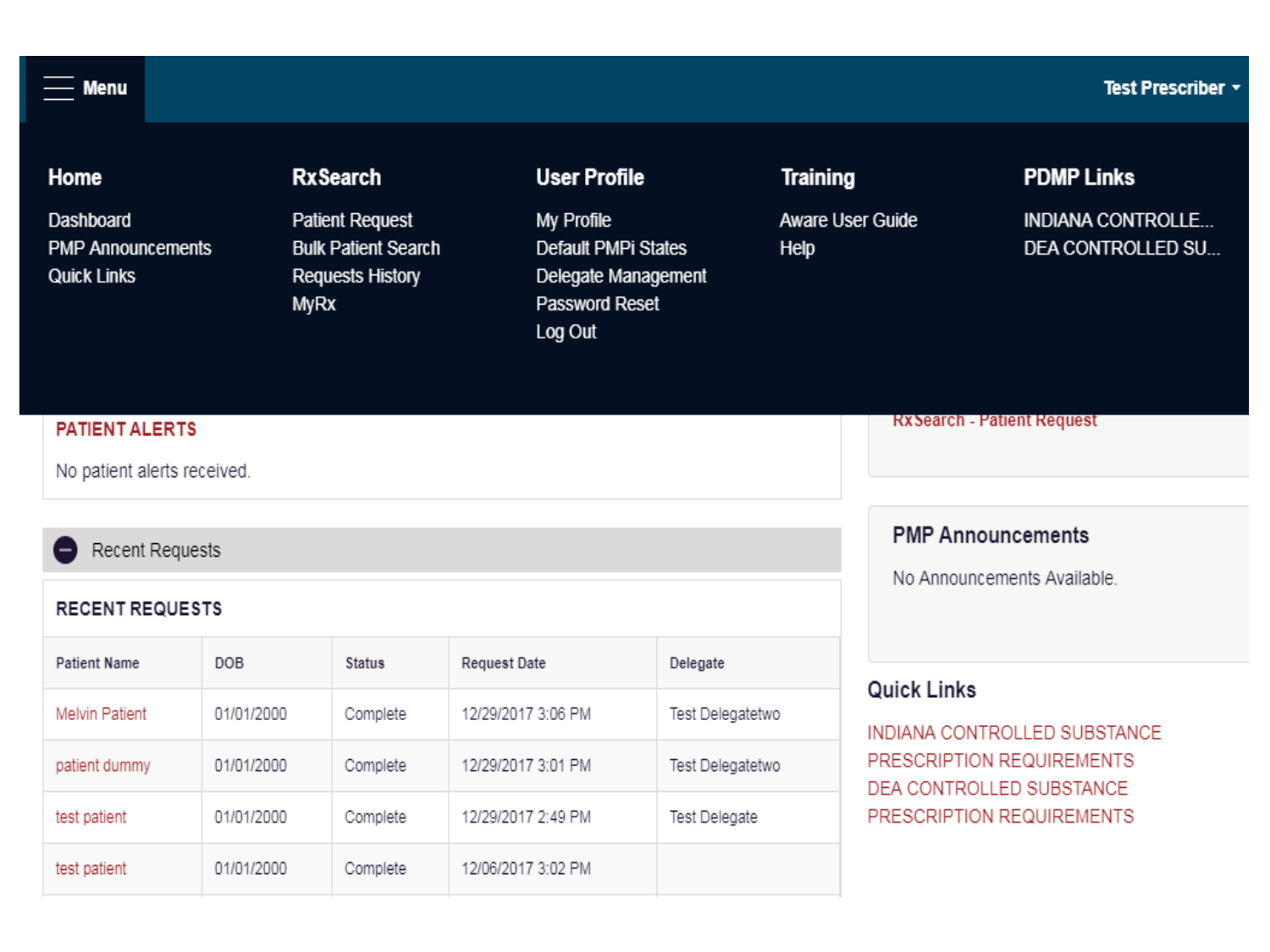| <b>Patient Request</b>                           |            |                        | (2) Patient Rx Request Tutorial<br>Can't view the file? Get Adobe Acrobat Reader                                                                                       |
|--------------------------------------------------|------------|------------------------|------------------------------------------------------------------------------------------------------------------------------------------------------------------------|
| Patient Info                                     |            |                        | * Indicates Required Field                                                                                                                                             |
| First Name*                                      |            | Last Name <sup>*</sup> |                                                                                                                                                                        |
| Partial Spelling<br>Date of Birth*<br>MM/DD/YYYY |            | Partial Spelling       | 1. Enter patient search criteria in the boxes provided<br>2. Select date range-<br>(program will default to most recent 12 month period)<br>3. Check certification box |
| <b>Prescription Fill Dates</b>                   |            |                        | 4. Click "Search"                                                                                                                                                      |
| No earlier than 3 years from today               |            |                        |                                                                                                                                                                        |
| From*                                            | $To^*$     |                        |                                                                                                                                                                        |
| 12/29/2016                                       | 12/29/2017 |                        |                                                                                                                                                                        |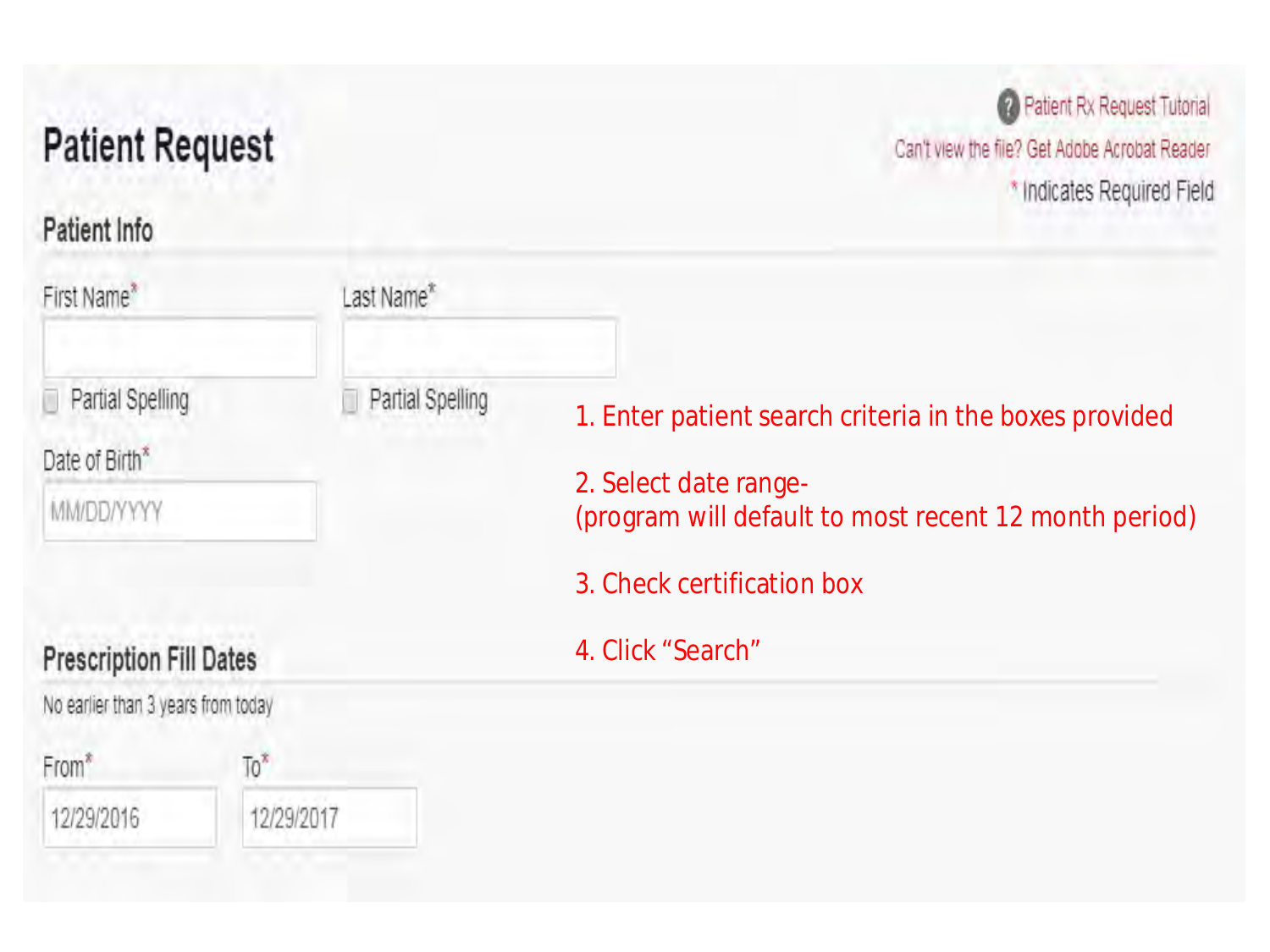## Patient Report Refine Search

Report Prepared: 12/29/2017 Date Range: 12/29/2016 - 12/29/2017

| θ<br>test patient |     |                                      |
|-------------------|-----|--------------------------------------|
| Summary<br>е      |     |                                      |
| Prescriptions:    |     |                                      |
| Prescribers:      |     | Users can export the data by         |
| Pharmacies:       |     | clicking the icons at the top of the |
| Private Pay:      |     | report.                              |
| Active Daily MME: | 0.0 |                                      |

Download CS\

### Prescriptions

| Filled     |  | $\div$ ID $\div$ Written $\div$ Drug |                                                  |  |        | ≑ QTY ≑ Days ≑ Prescriber ≑ Rx # ≑ Pharmacy * ÷ Refills ≑ MME/D ≑ Pymt Type ≑ PMP ≑ |  |      |             |  |
|------------|--|--------------------------------------|--------------------------------------------------|--|--------|-------------------------------------------------------------------------------------|--|------|-------------|--|
| 09/01/2017 |  |                                      | 09/01/2017 HYDROCODON-ACETAMINOPHEN 5-325 30.0 5 |  | Te Pre | 12345 XYZ P (6543) 0                                                                |  | 30.0 | Comm Ins IN |  |
| 08/27/2017 |  |                                      | 08/27/2017 HYDROCODON-ACETAMINOPHEN 5-325 30.0 5 |  | Te Pre | 23456 XYZ P (6543)                                                                  |  | 30.0 | Comm Ins IN |  |
| 08/22/2017 |  |                                      | 08/22/2017 HYDROCODON-ACETAMINOPHEN 5-325 30.0 5 |  | Te Pre | 34567 ZYX P (6543)                                                                  |  | 30.0 | Comm Ins IN |  |

\*Pharmacy is created using a combination of pharmacy name and the last four digits of the pharmacy license number.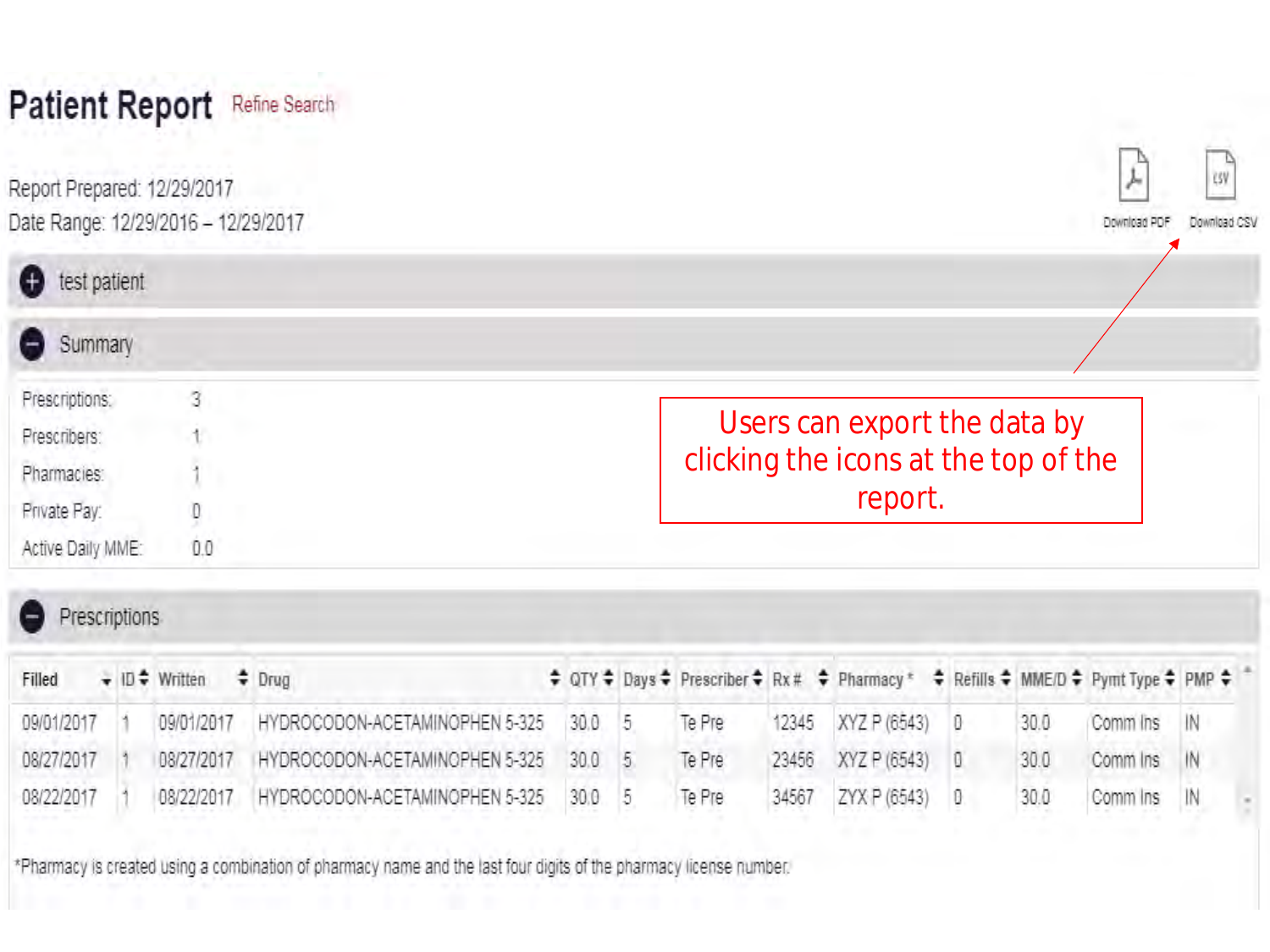| My Rx |  |
|-------|--|
|-------|--|

### **Prescriptions Written**

No earlier than 3 years from today

| From <sup>*</sup> |                  |
|-------------------|------------------|
| <b>MM/DD/YYYY</b> | <b>MM/DDAYYY</b> |

\* Indicates Required Field

#### **DEA Numbers**

■ BJ6125341

### Generic Drug Name (Optional)

Drug Name

Search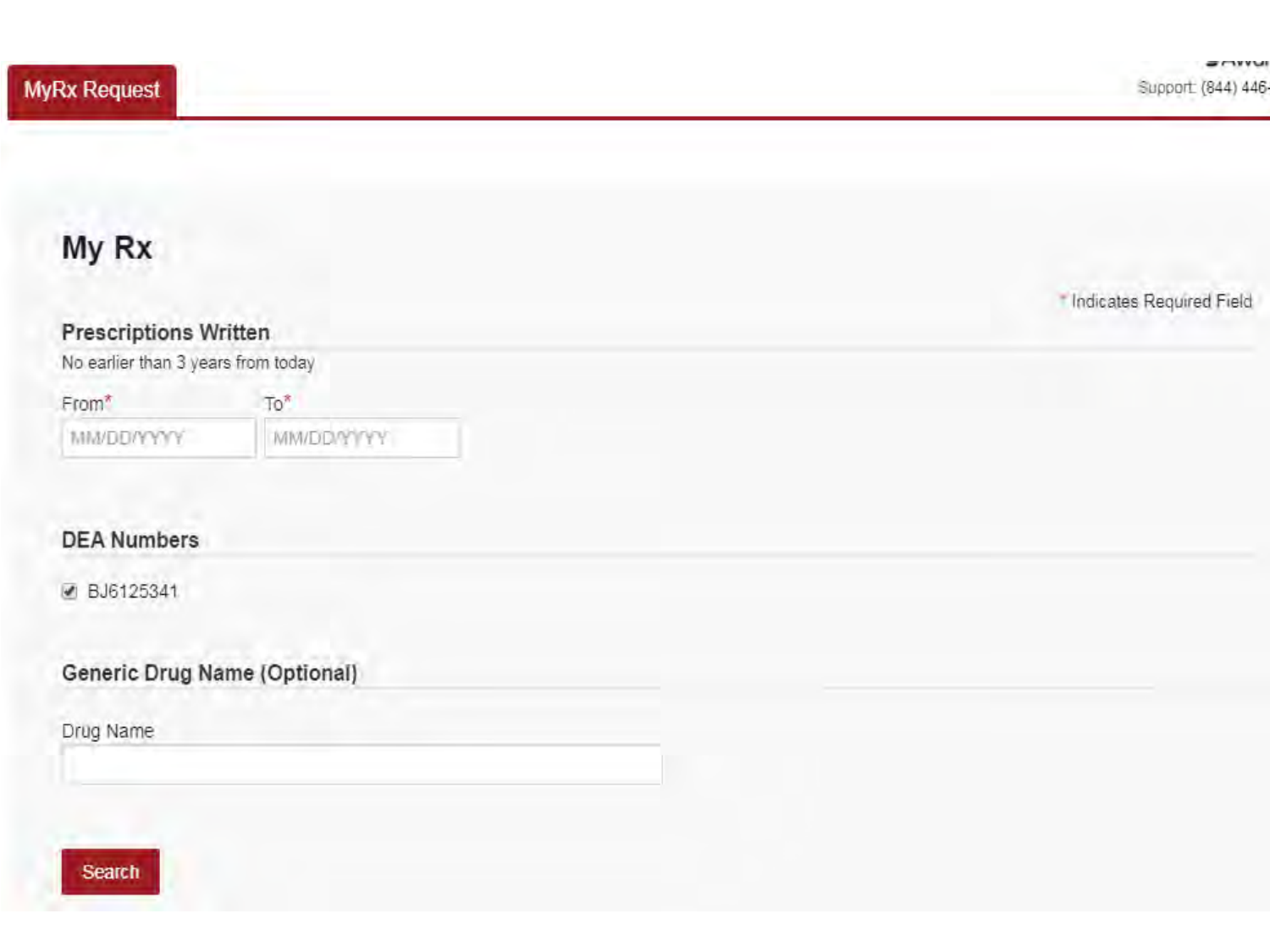| $=$ Menu                    |                                                       | <b>Test Prescriber +</b>                                   |
|-----------------------------|-------------------------------------------------------|------------------------------------------------------------|
| RxSearch > Requests History |                                                       | <b>INSPECT</b>                                             |
| Advanced Options            | PATIENT NAME YES<br>Yes<br>REQUESTOR NAME             | ROWERED OF STAWARY e"<br>Support: (844) 446-4767<br>Search |
|                             |                                                       |                                                            |
| <b>Requests History</b>     |                                                       | τsν                                                        |
|                             | Select a patient to review details about the request. | Download CSV<br>Download PDF                               |

| <b>Patient First Name</b> | ÷ | Patient Last Name | ÷ | Requestor<br>÷ | <b>Requested For</b> | ÷ | ÷<br><b>Request Type</b> | ÷<br>Status | Date Requested      | ÷       |
|---------------------------|---|-------------------|---|----------------|----------------------|---|--------------------------|-------------|---------------------|---------|
| Patient                   |   | Dummy             |   | <b>YOU</b>     |                      |   | AWARXE                   | Complete    | 11/30/2017 12:10 PM |         |
| Melvin                    |   | Dummy             |   | Year           |                      |   | AWARXE                   | Complete    | 11/30/2017 12:09 PM |         |
| Melvin                    |   | Dummy             |   | You            |                      |   | AWARxE                   | Complete    | 11/30/2017 12:09 PM |         |
| test                      |   | patient           |   | You            |                      |   | AWARxE                   | Complete    | 11/30/2017 10:26 AM |         |
| Testing                   |   | Dummy             |   | Vou            |                      |   | AWARXE                   | Complete    | 11/29/2017 9:46 PM  |         |
| dumb                      |   | Dummy             |   | rou            |                      |   | AWARxE                   | Complete    | 11/29/2017 9:44 PM  | ×<br>F. |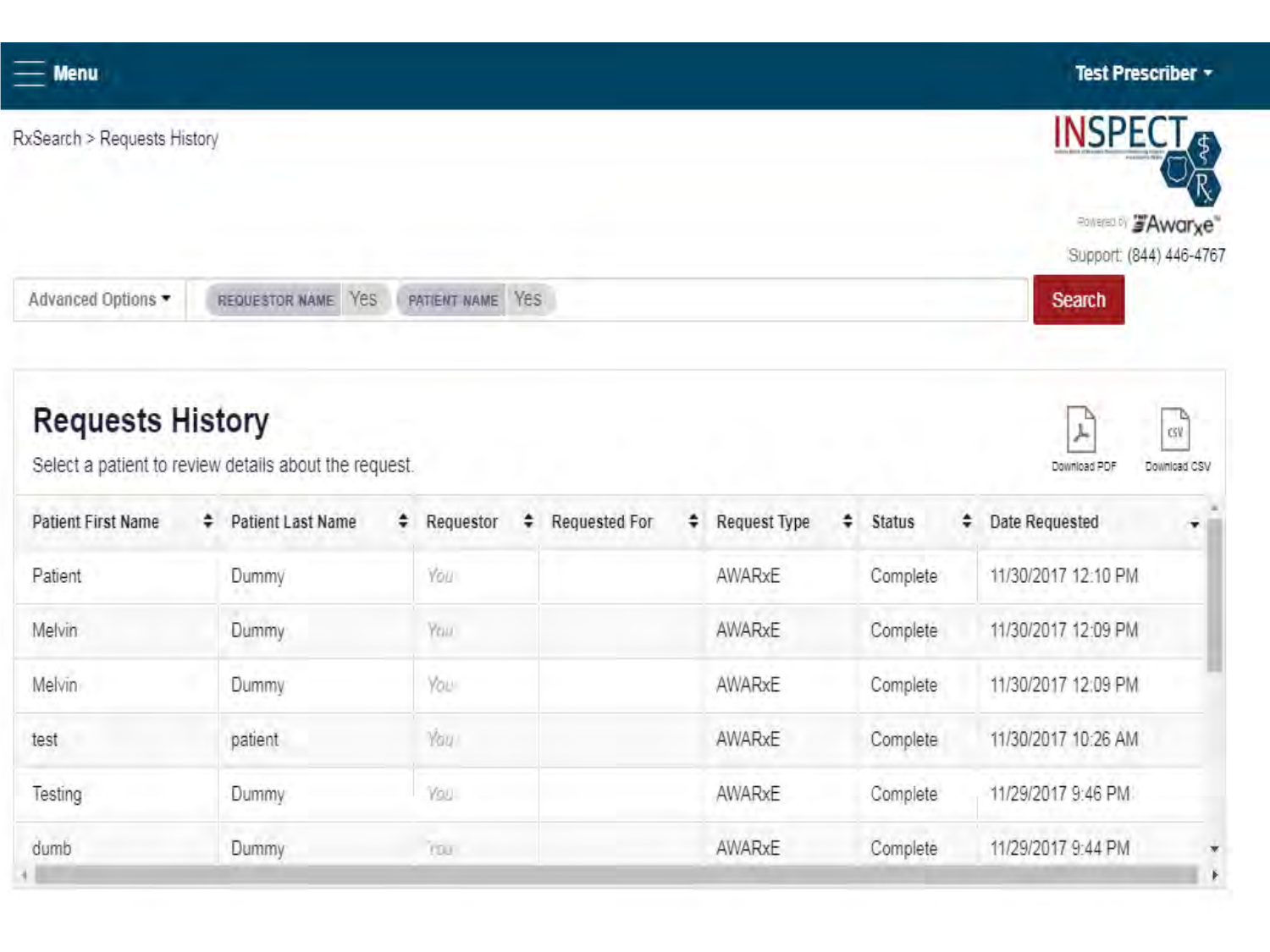# **Sorting FACT from Fiction: Interstate Data Sharing**



**FICTION** – State PDMPs don't share data across State lines

**FACT** – 47 State PDMPs currently share data through the PMP **InterConnect** 

- PMP InterConnect became operational with data exchanges between Indiana and Ohio in July 2011.
- Governed by a Steering Committee of representatives of the PMPs that are participating in the system.
- All data is encrypted and no data is stored in PMP InterConnect.
- Supports more than 8 million interstate transactions every month.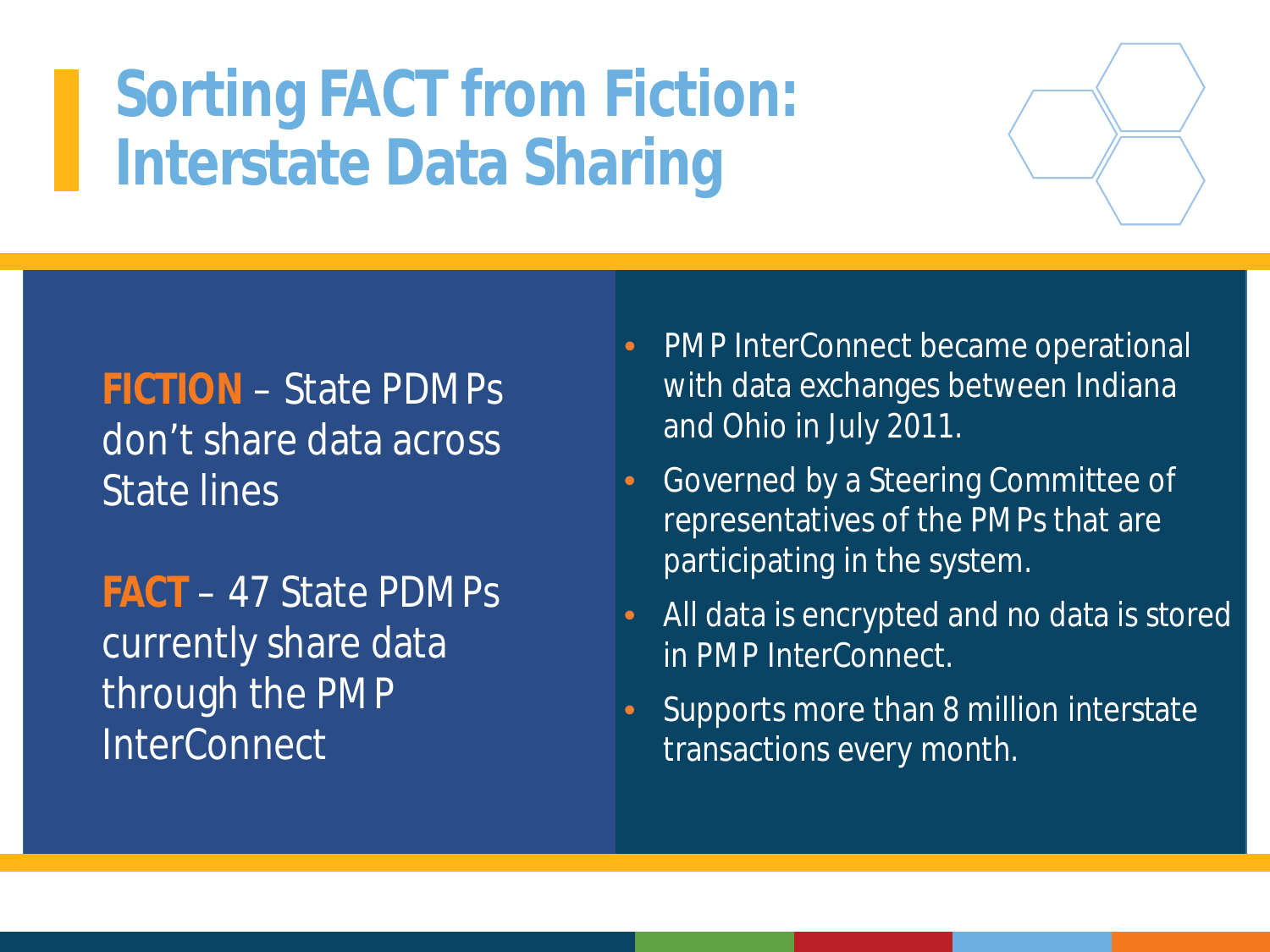

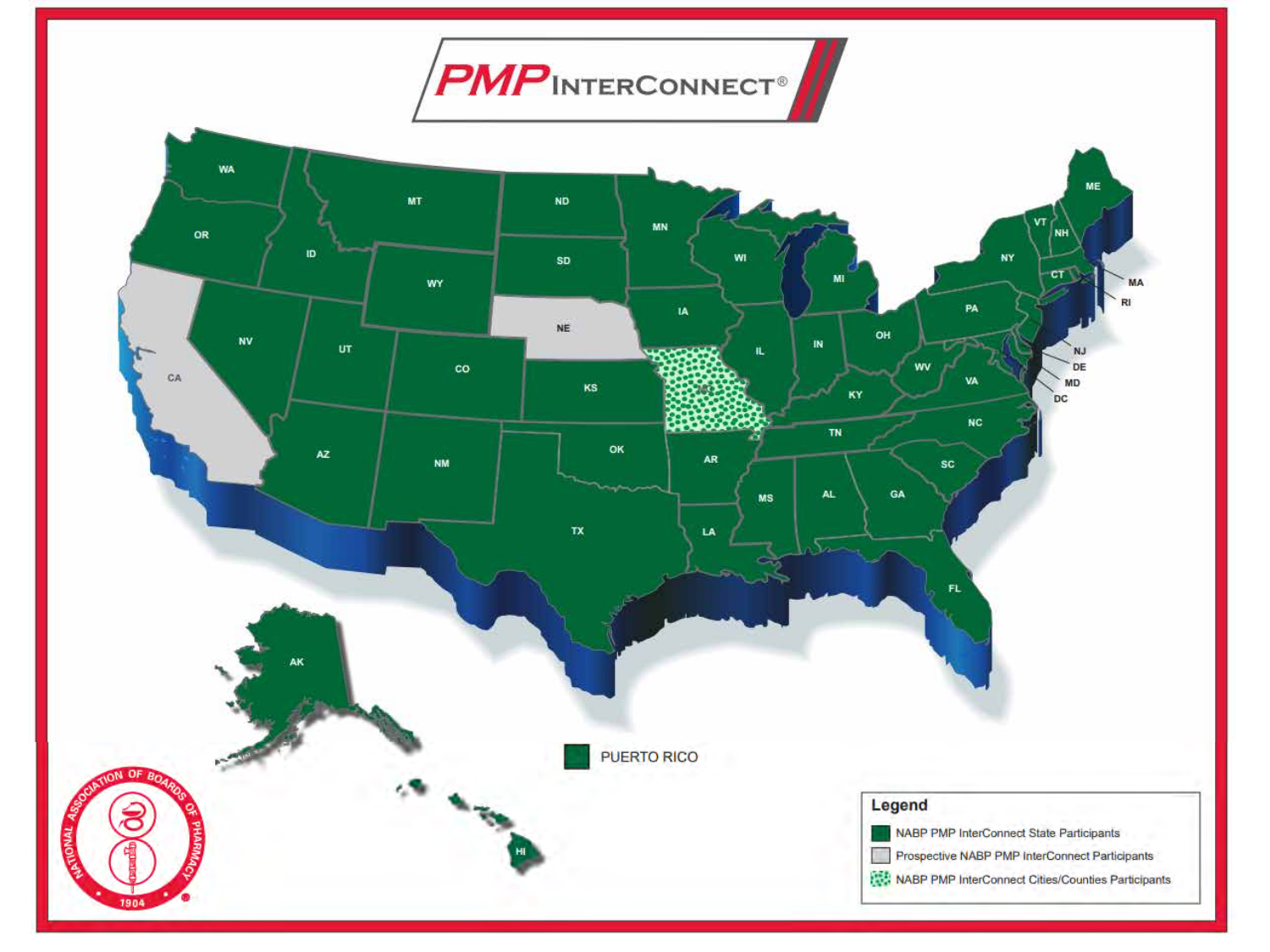# **Sorting FACT from Fiction: EHR Integration**



**FACT** – **PMP Gateway**  facilitates secure PDMP data sharing within electronic health records (EHRs)

## **PMP Gateway**

- 1. Only method of integration that is permitted to connect multiple States
- 2. Highly secure
- 3. Provides an audit trail of user activity
- 4. Configurable to meet the needs of users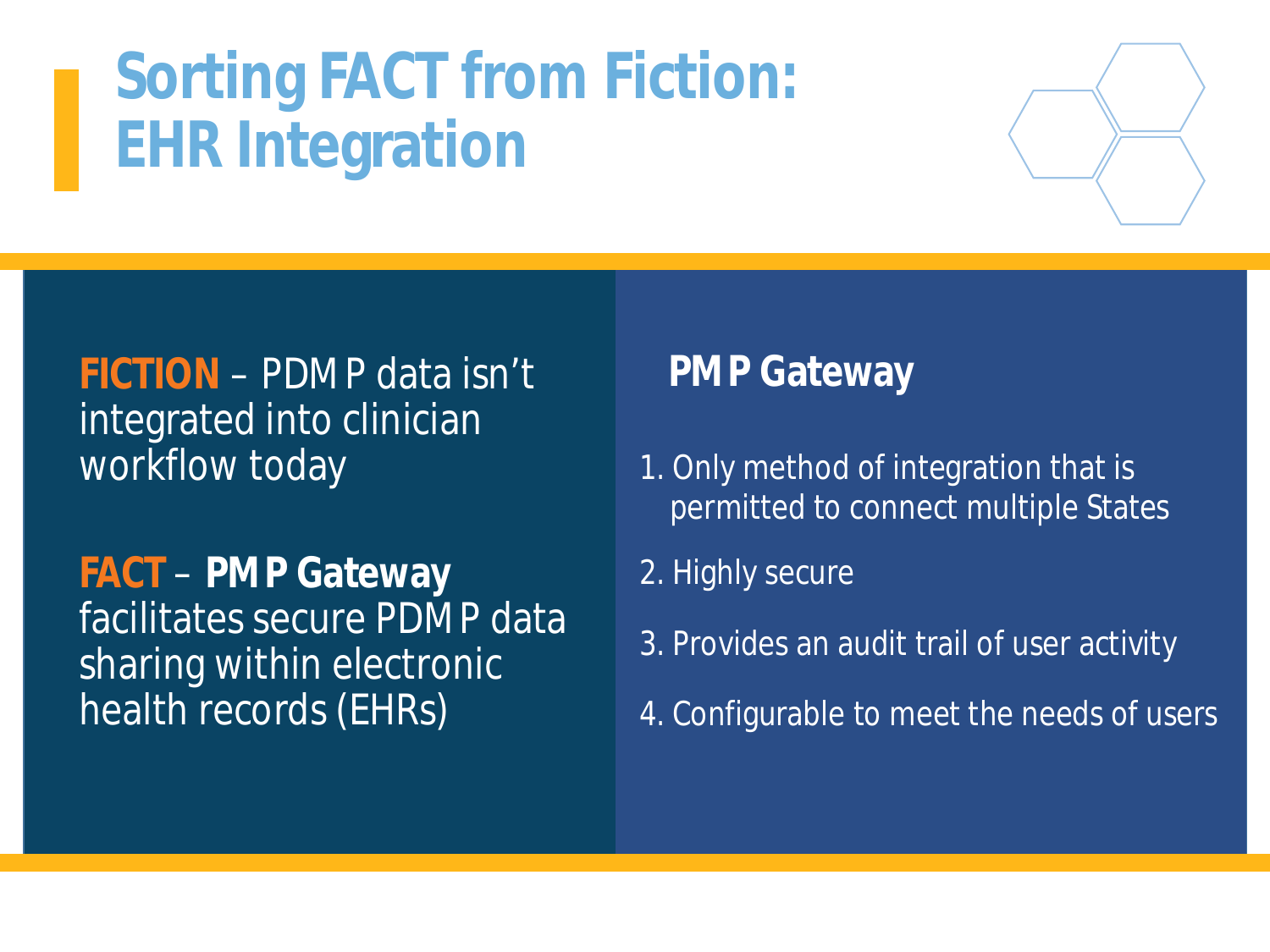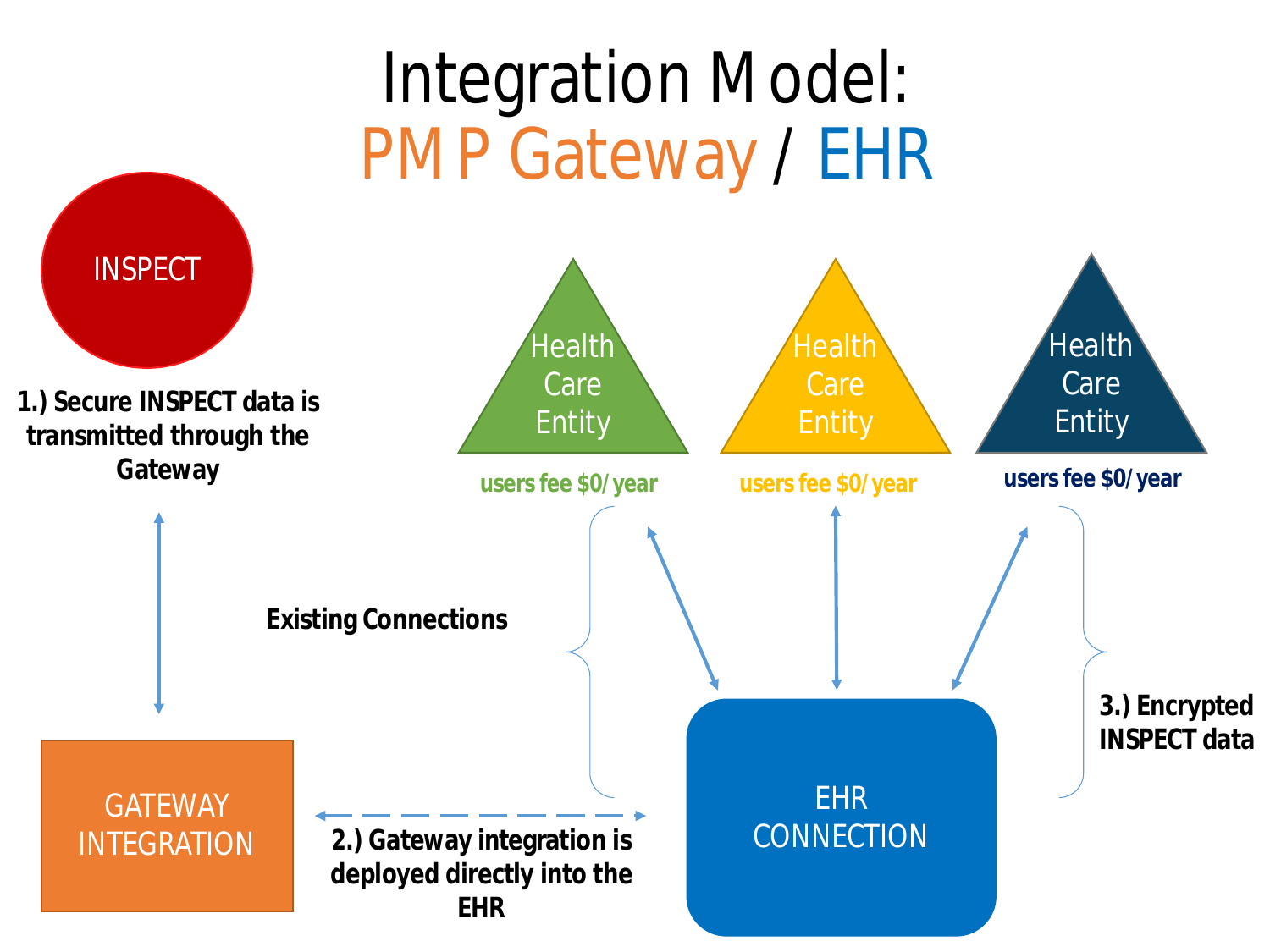## How to Integrate

1) Complete the Integration Request form and Gateway Licensee Questionnaire.

2) Review and sign the End User License Agreement. Return documents to inspect@pla.in.gov

3) Have your software vendor review the PMP Gateway Application Program Interface (API).

4) Appriss, the INSPECT software vendor, will set up an initial technical meeting with your vendor.

> To learn more, please visit www.INSPECT.IN.GOV

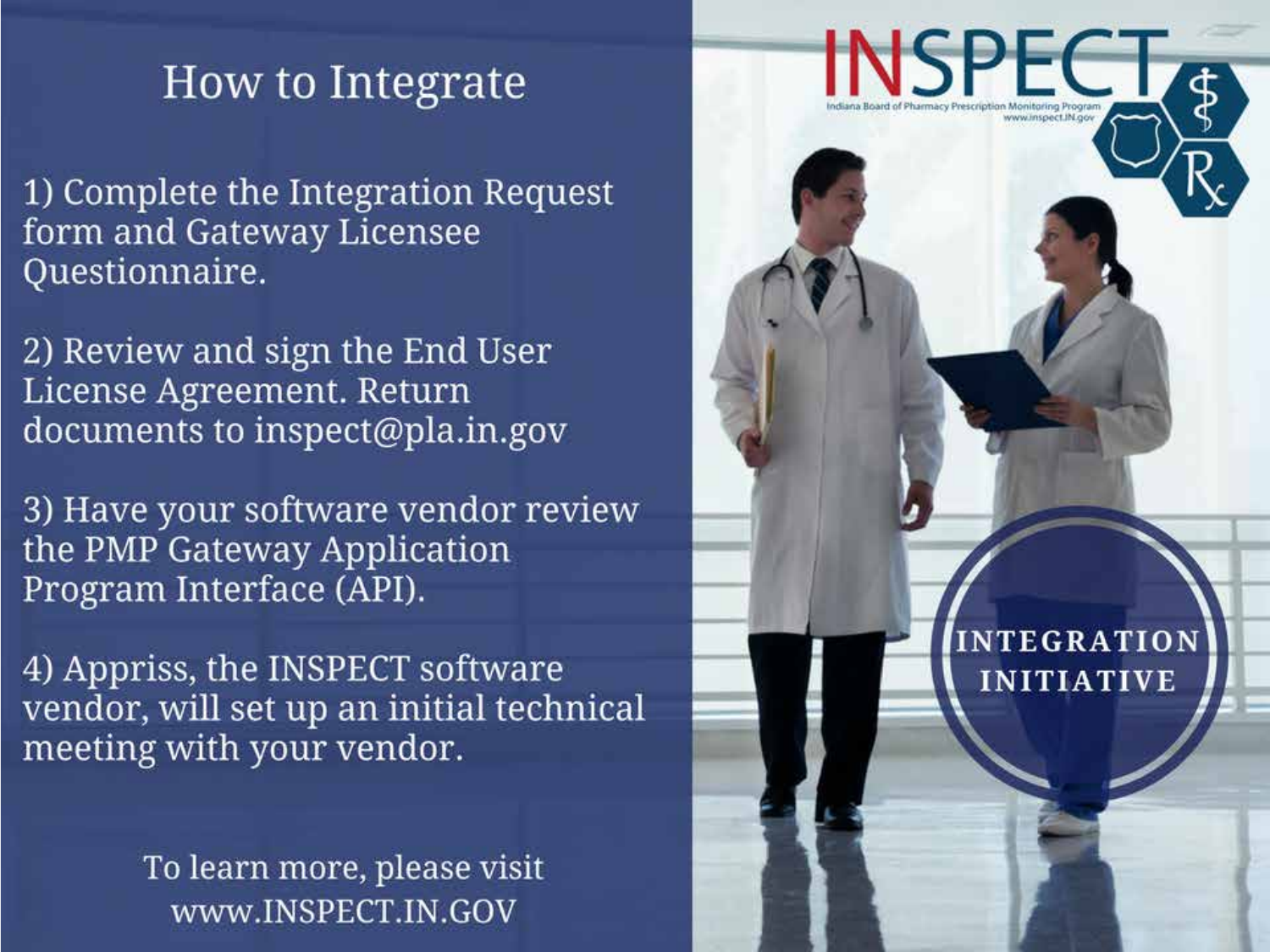## **SB 225- Continuing Education**



Continuing education requirements. Establishes continuing education requirements for licensed healthcare practitioners who apply for a controlled substances registration. Two hours of qualifying CE training must be completed before each CSR renewal period. Provides that the continuing education requirements expire July 1, 2025.

Effective: July 1, 2019.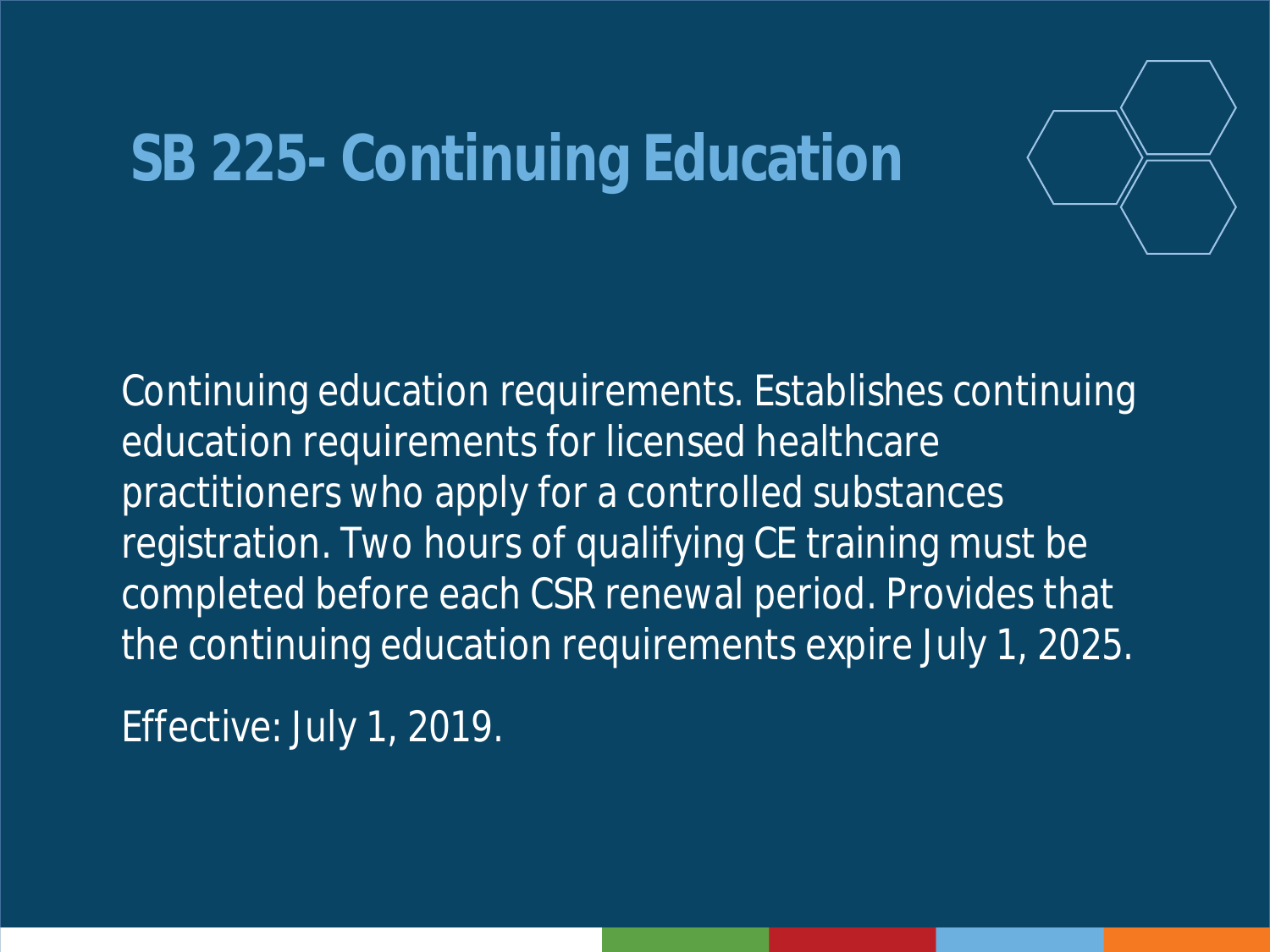## **SB 176- Prescribing of Controlled Substances**

Requires dentists, physicians, advanced practice registered nurses, optometrists, physician assistants, and podiatrists to issue a prescription for a controlled substance in an electronic format and by electronic transmission after December 31, 2020.

Effective: January 1, 2021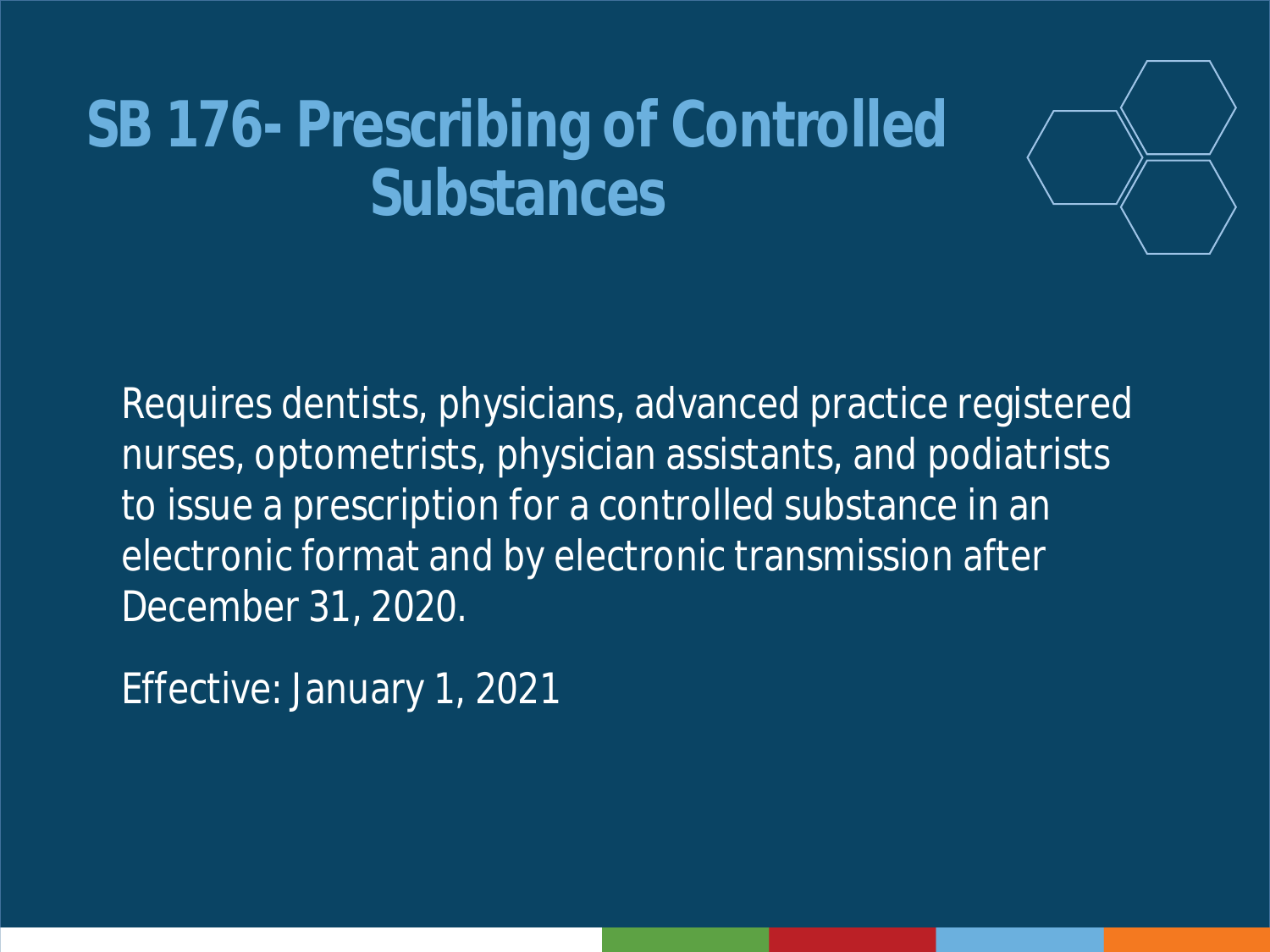# **Are you Registered?**



WHAT: SEA 221 phases in the requirement for prescribers in various settings to check a patient's prescription drug history in the INSPECT database each time before prescribing an opioid or benzodiazepine.

WHO: Practitioners permitted to distribute, dispense, prescribe, or administer a controlled substance are required to query patients' INSPECT history each time they prescribe an opioid or benzodiazepine.

WHERE: Register for an INSPECT account online at indiana.pmpaware.net

The patient query requirements take effect on the following dates:

- **Jan. 1, 2019**: A practitioner who provides services to the patient in the emergency department of a hospital or a pain management clinic.
- **Jan. 1, 2020**: All practitioners providing services to the patient in a hospital.
- **Jan. 1, 2021**: All Practitioners

\* All practitioners with an Indiana CSR must be registered for an INSPECT account by January 1, 2019